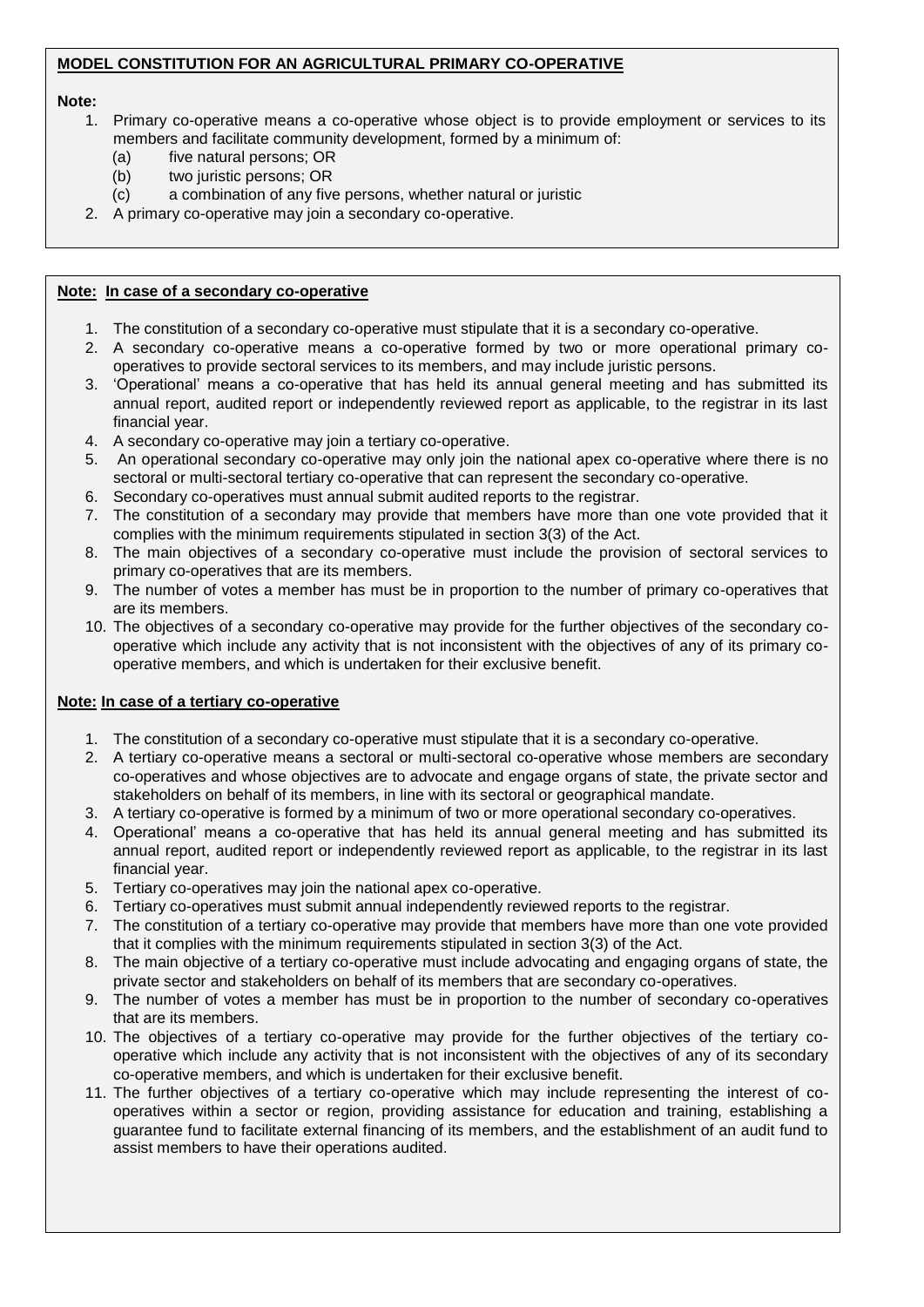# **TABLE OF CONTENTS**

| 1.  |                                                                    |
|-----|--------------------------------------------------------------------|
| 2.  |                                                                    |
| 3.  |                                                                    |
| 4.  |                                                                    |
| 5.  |                                                                    |
| 6.  | SERVICES TO MEMBERS AND ANY RESTRICTIONS ON BUSINESS5              |
| 7.  |                                                                    |
| 8.  |                                                                    |
| 9.  |                                                                    |
| 10. |                                                                    |
| 11. |                                                                    |
| 12. | TRANSFER OF MEMBERSHIP, MEMBERS LOANS AND SHARES10                 |
| 13. | <b>CONDITIONS AND PROCESSES FOR TERMINATION OF MEMBERSHIP10</b>    |
| 14. |                                                                    |
| 15. | <b>CONDITIONS AND PROCESS FOR SUSPENSION AND EXPULSION 11</b>      |
| 16. |                                                                    |
| 17. |                                                                    |
| 18. |                                                                    |
| 19. |                                                                    |
| 20. | <b>RECORD KEEPING BY CO-OPERATIVE AND ACCESS TO INFORMATION 19</b> |
| 21. |                                                                    |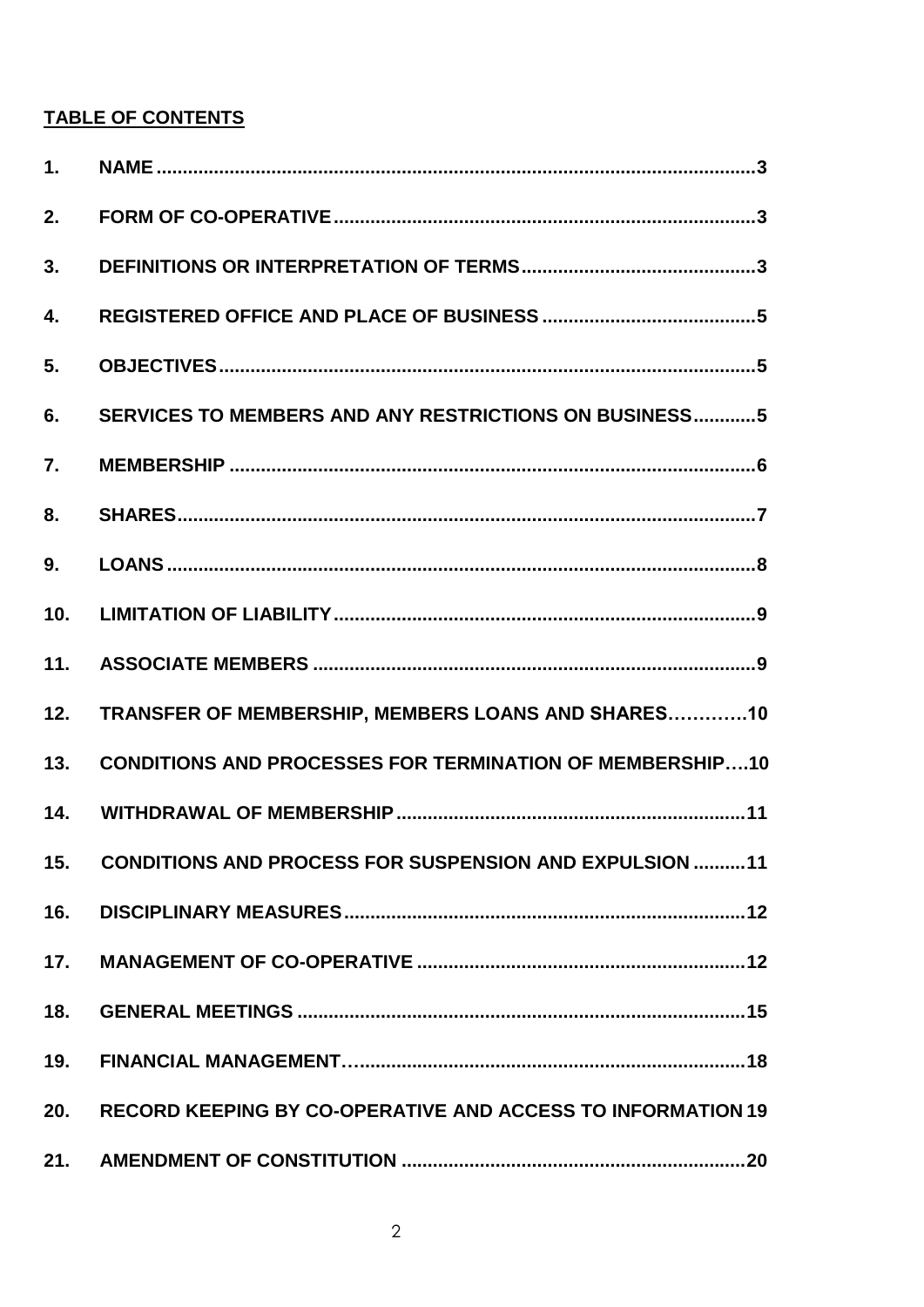#### ................................................................................................................................................................. **AGRICULTURAL PRIMARY CO-OPERATIVE LIMITED**

# <span id="page-2-0"></span>**1. NAME**

| (a) |                 |  |
|-----|-----------------|--|
|     |                 |  |
| (b) | (if applicable) |  |

# <span id="page-2-1"></span>**2. FORM OF CO-OPERATIVE**

This is the constitution of a business undertaking formed as a Agricultural Primary Co-operative with limited liability in terms of the provisions of the Co-operatives Act, 2013 (Act 6 of 2013).

# <span id="page-2-2"></span>**3. DEFINITIONS OR INTERPRETATION OF TERMS**

In this constitution, unless the context indicates otherwise, a word or expression to which a meaning is attached in the Co-operatives Act, 2013 (Act 6 of 2013) shall have a similar meaning and -

| "Activity plan"  | means a document that summarises the operational and financial objectives of<br>the co-operative for the next financial year, including $-$                                                                                      |  |  |
|------------------|----------------------------------------------------------------------------------------------------------------------------------------------------------------------------------------------------------------------------------|--|--|
|                  | clear business goals with reasons why these goals are believed to be<br>(a)<br>attainable; and<br>how funds in the co-operative will be utilised<br>(b)                                                                          |  |  |
| "Annual report"  | means a report prepared by the Board containing financial statements, a social<br>report and the management decision report; <sup>1</sup>                                                                                        |  |  |
| "Annual return"  | annual report of Form Co-op 08 together with the co-operative's audited<br>report <sup>2</sup> or independently reviewed <sup>3</sup> report or annual report <sup>4</sup> as well as social and<br>management decision reports. |  |  |
| "Audited report" | means a report by an auditor examining and evaluating the financial statement,<br>social report and management decision report; <sup>5</sup>                                                                                     |  |  |
| "Board"          | means the Board of directors elected by the members of the co-operative to<br>manage the affairs of the co-operative.                                                                                                            |  |  |

<sup>&</sup>lt;sup>1</sup>To be submitted by category A primary co-operatives. Annual reports prepared by the boards of directors of category A primary co-operatives must be approved by members at the annual general meeting for consideration by members.

<sup>2</sup>Only applicable to category C primary co-operatives, secondary co-operatives, tertiary co-operatives and the national apex co-operative.

<sup>3</sup>Only applicable to category B primary co-operatives.

<sup>4</sup>Only applicable to category A primary co-operatives.

<sup>5</sup>To be submitted by category C primary co-operatives, secondary co-operatives, tertiary co-operatives and the national apex co-operative.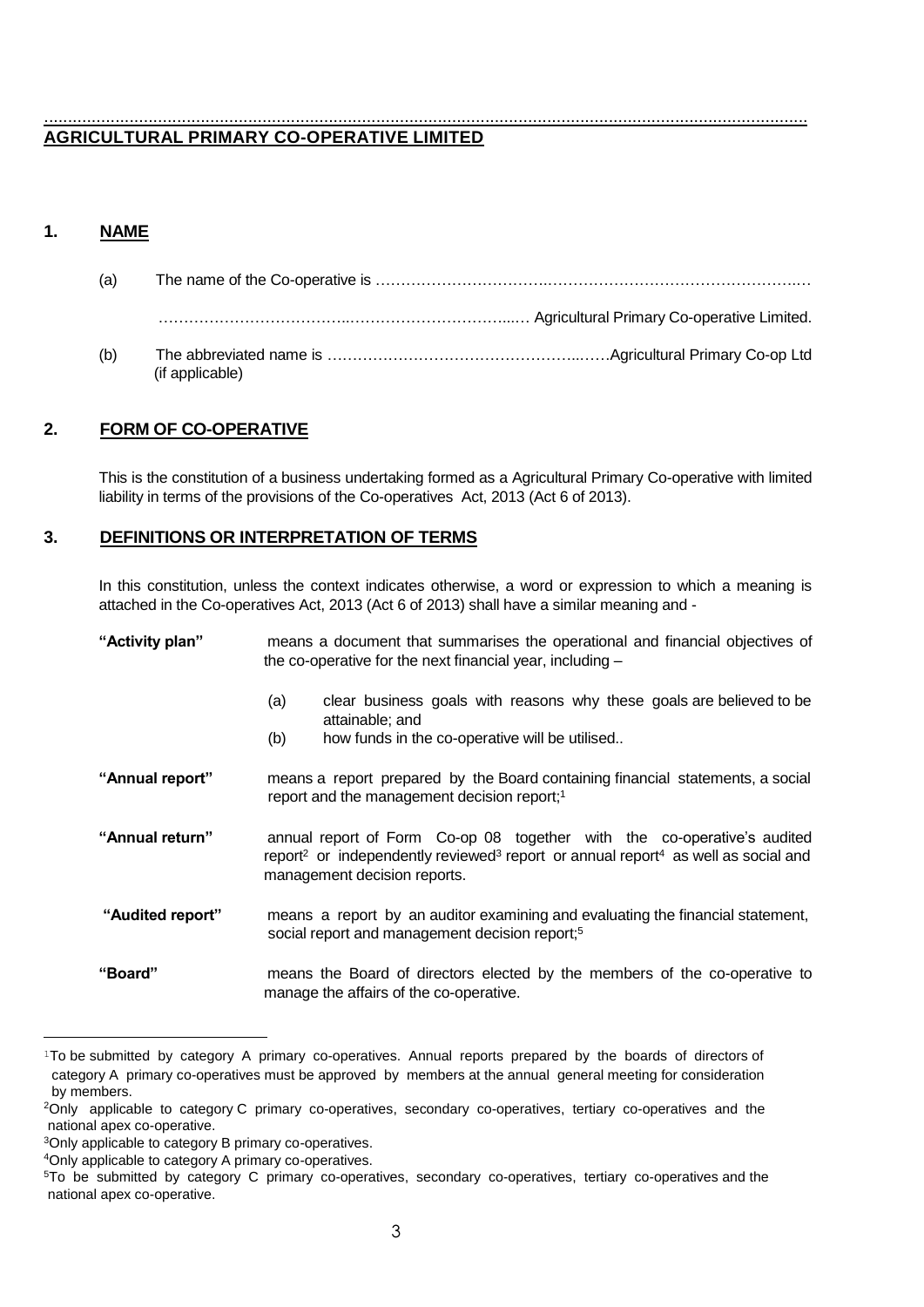| "Co-operative"                          | In addition to the meaning as defined in the Act, it also refers to this Agricultural<br>co-operative to which this constitution relates;                                                                                                                                                  |  |  |
|-----------------------------------------|--------------------------------------------------------------------------------------------------------------------------------------------------------------------------------------------------------------------------------------------------------------------------------------------|--|--|
| "Entrance fee"                          | means a once off fee payable to obtain membership of the co-operative, and is<br>paid on application for membership <sup>6</sup> ;                                                                                                                                                         |  |  |
| "Financial<br><b>Statements"</b>        | means statements approved by the Board for a particular financial<br>period and includes -                                                                                                                                                                                                 |  |  |
|                                         | Statement of financial position (balance sheet);<br>(a)<br>(b)<br>An income statement;<br>A statement of changes in membership;<br>(c)<br>A statement of cash flows; and<br>(d)<br>(e)<br>Notes, comprising a summary of accounting policies and other<br>explanatory notes <sup>7</sup> . |  |  |
| "Gender"                                | a reference in this constitution to the masculine gender shall also include the<br>feminine gender and vice versa;                                                                                                                                                                         |  |  |
| "Independently<br>reviewed report"      | means a report by an independent reviewer examining and<br>evaluating the financial statements, social report and management decision<br>report: <sup>8</sup>                                                                                                                              |  |  |
| "Member"                                | means member of the co-operative by virtue of Clause 7 below                                                                                                                                                                                                                               |  |  |
| "Member loan"                           | means a loan made by a member to a Co-operative in terms of Clause 9;                                                                                                                                                                                                                      |  |  |
| "Membership fee<br>or subscription fee" | means an annual fee payable towards the running of the co-operative, and may<br>be paid off in equal monthly instalments <sup>9</sup> ;                                                                                                                                                    |  |  |
| "Patronage<br>proportion"               | means the proportion which the value or volume of the transactions conducted by<br>a member with a Co-operative during a specified period bears to the value of the<br>transactions conducted by all the members during the same period with or<br>through the Co-operative.               |  |  |
| "Registrar"                             | means the Registrar at the Companies and Intellectual Property Commission<br>(CIPC).                                                                                                                                                                                                       |  |  |
| "the Act"                               | means the Co-operatives Act, 2013 (Act 6 of 2013);                                                                                                                                                                                                                                         |  |  |
| "User pay"                              | means a system used by the co-operative to recover the running cost of the co-<br>operative based on the number of transactions done by the member<br>or services used by the member. <sup>10</sup>                                                                                        |  |  |

<sup>6</sup>The payment of an entrance fee may not be a requirement for all co-operatives, especially for co-operatives that offers shareholding to members.

<sup>7</sup> Financial statements are prepared by the Board (or persons appointed by the Board) but approved by members at the annual general meeting.

<sup>&</sup>lt;sup>8</sup> Required to be submitted by category B primary co-operatives.

<sup>&</sup>lt;sup>9</sup> Co-operative may recover the running cost for the co-operative from members through annual membership fees or on a 'user pay' system

<sup>&</sup>lt;sup>10</sup> Co-operative may recover the running cost for the co-operative from members through annual membership fees or on a 'user pay' system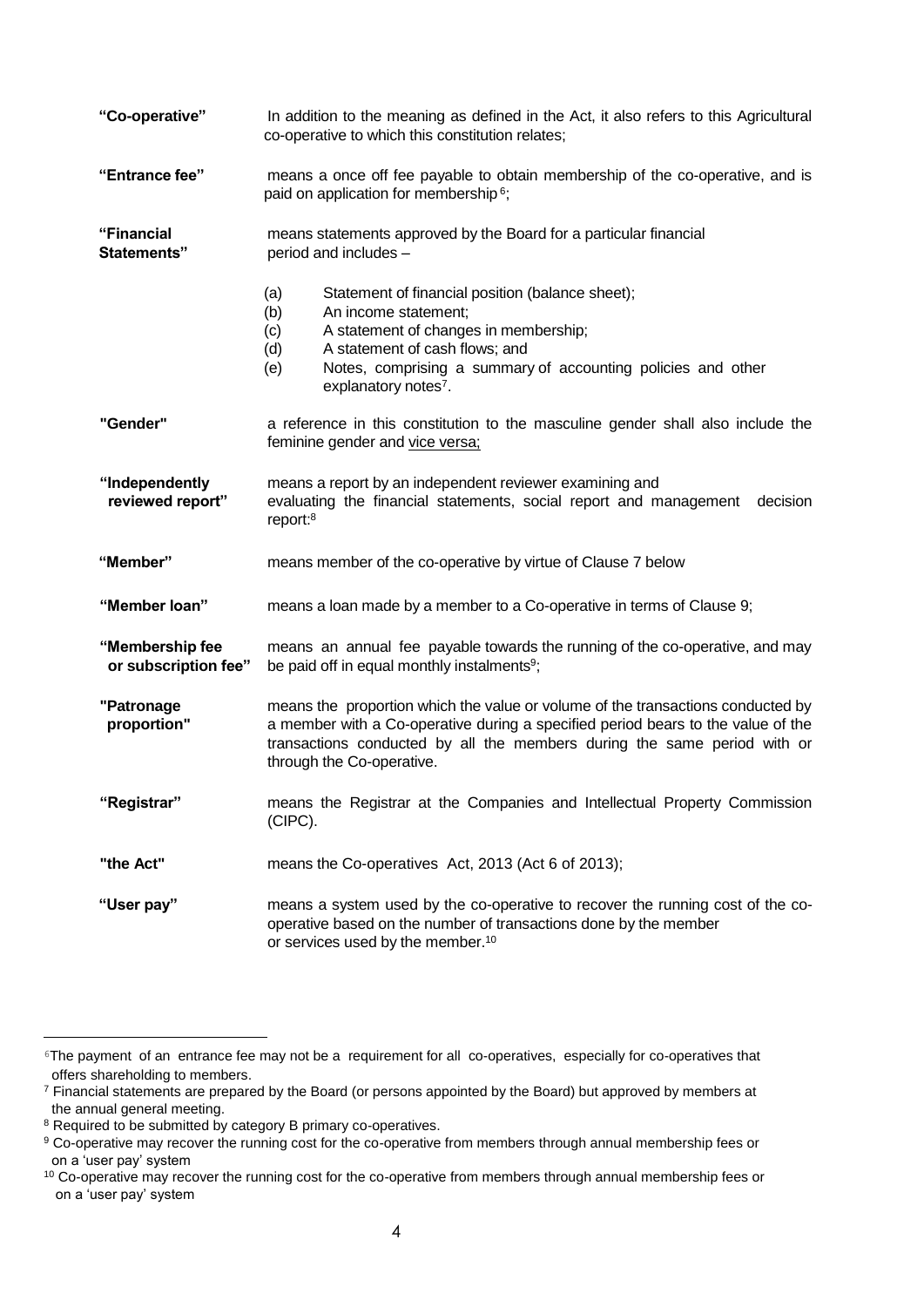# <span id="page-4-0"></span>**4. REGISTERED OFFICE AND PLACE OF BUSINESS**

(a) The main place of business of the Co-operative is situated at………..………………………… ...…….………………………….……………………………………………...……………………………... …………………………...…………………(Physical Address),……...…………………………..District. ………..……………….…………………………………………………………………..……..…Province. (b) The postal, electronic address, telephone and fax numbers of the co-operative are as follows: Postal Address:…………………………………………………………………………………………….. ………………………………………………………………………………………………………………. E-mail: ……………………………………………………………………………………………………… Tel.: ……………………………...…………………………Fax number: ……………………………….. (c) Any change of the registered office, place of business, postal address, electronic address, and telephone or fax numbers must be submitted to the registrar within fifteen days of such change.

# <span id="page-4-1"></span>**5. OBJECTIVES<sup>11</sup>**

÷.

The objectives of the Co-operative are -

- (a) to undertake the marketing of agricultural products;
- (b) to process the agricultural products or to manufacture any article therefrom and to dispose of the product or thing into which it was processed or articles so manufactured;
- (c) to hire, buy or otherwise acquire and to let, sell or otherwise supply requisites, necessary or used for or in connection with farming operations;
- (d) to hire, buy or otherwise acquire, or produce or manufacture and to let, sell or otherwise supply any article of consumption;
- (e) to hire establish or erect and to use or make available for use facilities necessary for or useful in connection with farming operations;
- (f) to render services, necessary for or useful in connection with farming operations;
- (g) to render any other services, including services relating to the buying, selling and leasing of immovable agricultural property;
- (h) to undertake insurance business which relates to farming risks to farmers.

#### <span id="page-4-2"></span>**6. SERVICES TO MEMBERS AND ANY RESTRICTIONS ON BUSINESS**

- 6.1 The description of business and any restrictions thereto are outlined clause 5 above.
	- 6.1.1 The co-operative only concludes transactions with persons who are members of this co-operative OR the co-operative concludes transactions with both persons who are members of this co-operative and persons who are not members of this co-operative. [If the co-operative choose to conclude transactions with both persons who are members of this co-operative as well as members who are not members of this co-operative, transactions with persons who are members of the co-operative and transections with members who are not members of this co-operative should be recorded in its annual financial statements as are required in terms of section 19 (3) of the Act.]

<sup>&</sup>lt;sup>11</sup> The objectives listed in this model is just a quide and needs to be amended and aligned to the needs and requirements of each co-operative as determined by its members,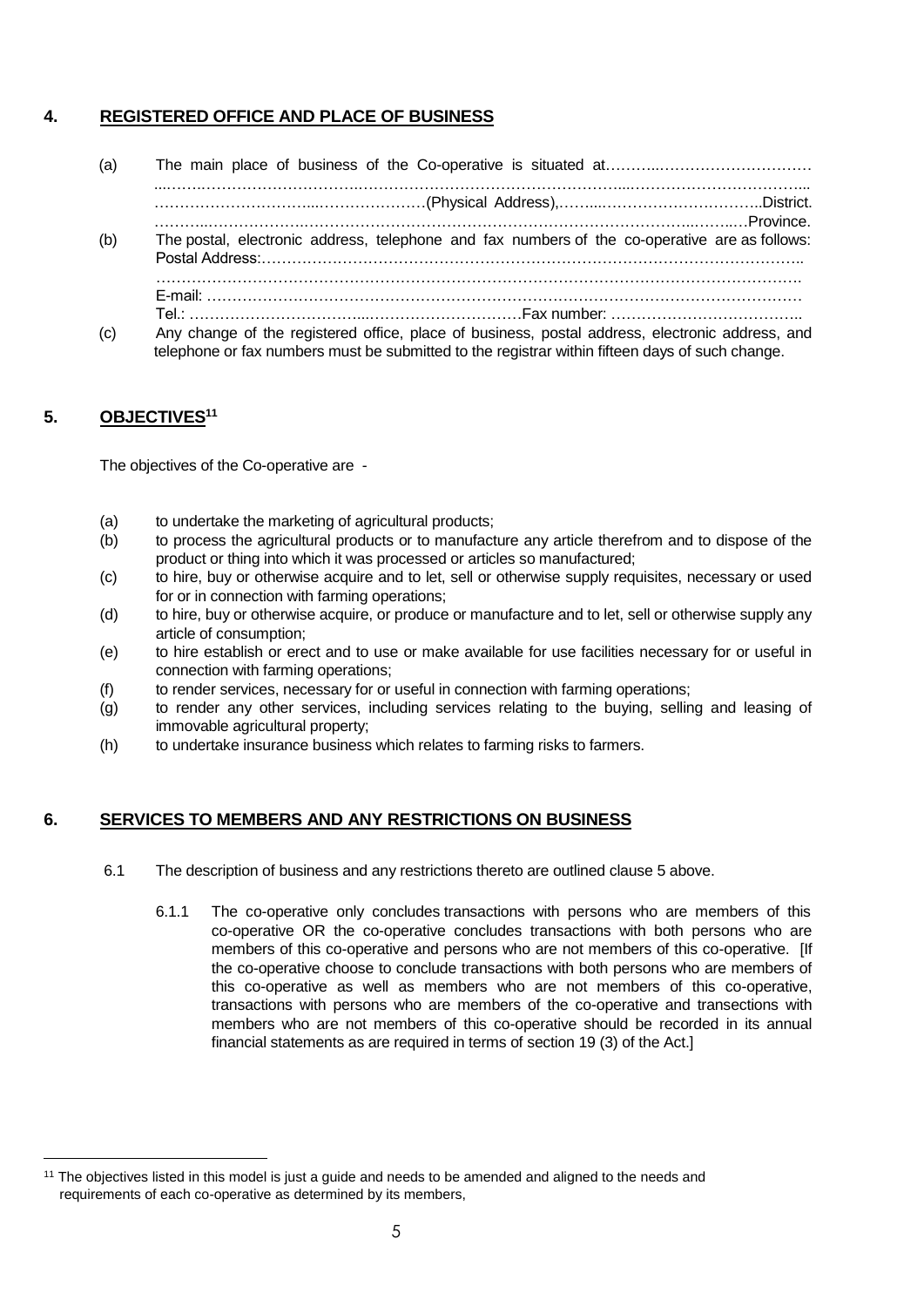# **7. MEMBERSHIP**

#### <span id="page-5-0"></span>7.1 **Minimum requirements for membership**

- 7.1.1 Any natural person, who is over the age of 18 years or a juristic person may, on application to the Board, become a member of the Agricultural Co-operative. <sup>12</sup>
- 7.1.1 If the membership of the co-operative is reduced to a number less than the number required for registration, and it remains as such for six months, the co-operative must be deregistered or converted into another legal entity as required in terms of section 6 of the Act.

#### 7.2 **Application for membership to the co-operative**

- 7.2.1 Application for membership and for the number of shares an applicant wishes to take up shall be made on the form provided for that purpose, and shall be accompanied by the entrance fee<sup>13</sup>.
- 7.2.2 The Board must consider every application for membership and has the right to accept or reject an application.
- 7.2.3 The Board must, within 3 months after receipt of an application for membership, notify the applicant of its decision and, in the event of an application for membership being rejected; any amount paid by the applicant to the Co-operative must be refunded to the member.
- 7.2.4 A person becomes a member of the Co-operative when his application for membership has been accepted by the Board, and the person complied with the entrance and/or shareholding requirements as stipulated in the constitution of the co-operative.

#### 7.3 **Entrance Fee and Membership Fee / Subscription Fee**

- 7.3.1 An entrance fee of R………......…….-00 must be paid on application for membership.<sup>14</sup> Such fee is not refunded on termination of membership.
- 7.3.2 A membership fee of R…………………-00 must be paid annually or alternatively in equal monthly instalments. Membership fees are paid towards the cost of running the cooperative and shall not be refunded on termination of membership.<sup>15</sup>

#### 7.4 **Rights of members**

- 7.4.1 Members have the right to do business with or through the Co-operative
- 7.4.2 Members that are not suspended or expelled from the co-operative, have the right to attend meetings of the co-operative
- 7.4.3 During ballots at meetings of members, each member has the right to one vote<sup>16</sup>.

#### 7.5 **Obligations of members**

 $12$ The co-operative may stipulate the requirements for membership in its constitution provided that it not discriminatory, i.e. if the requirements are persons who either "carry out a farming operation or carry out an objective for which the co-operative is formed", these requirements must be applied fairly and without discrimination.

<sup>&</sup>lt;sup>13</sup> That is if the Co-operative requires the payment of an entrance fee. Co-operatives may prefer the buying of shares rather than entrance fees in which case the constitution should stipulate the minimum payment required in terms of shareholding.

<sup>&</sup>lt;sup>14</sup> Co-operatives may prefer not to use an entrance fee but rather payment in terms of minimum shareholding. <sup>15</sup> Co-operatives may prefer to use a "user pay" system to recover the cost for running the co-operative instead of annual membership fees.

 $16$  Voting rights stipulated in the constitution must be aligned to the minimum requirements as stipulated in section 3 of the Amendment Act, e.g.in category A and B primary co-operatives members may only have one vote.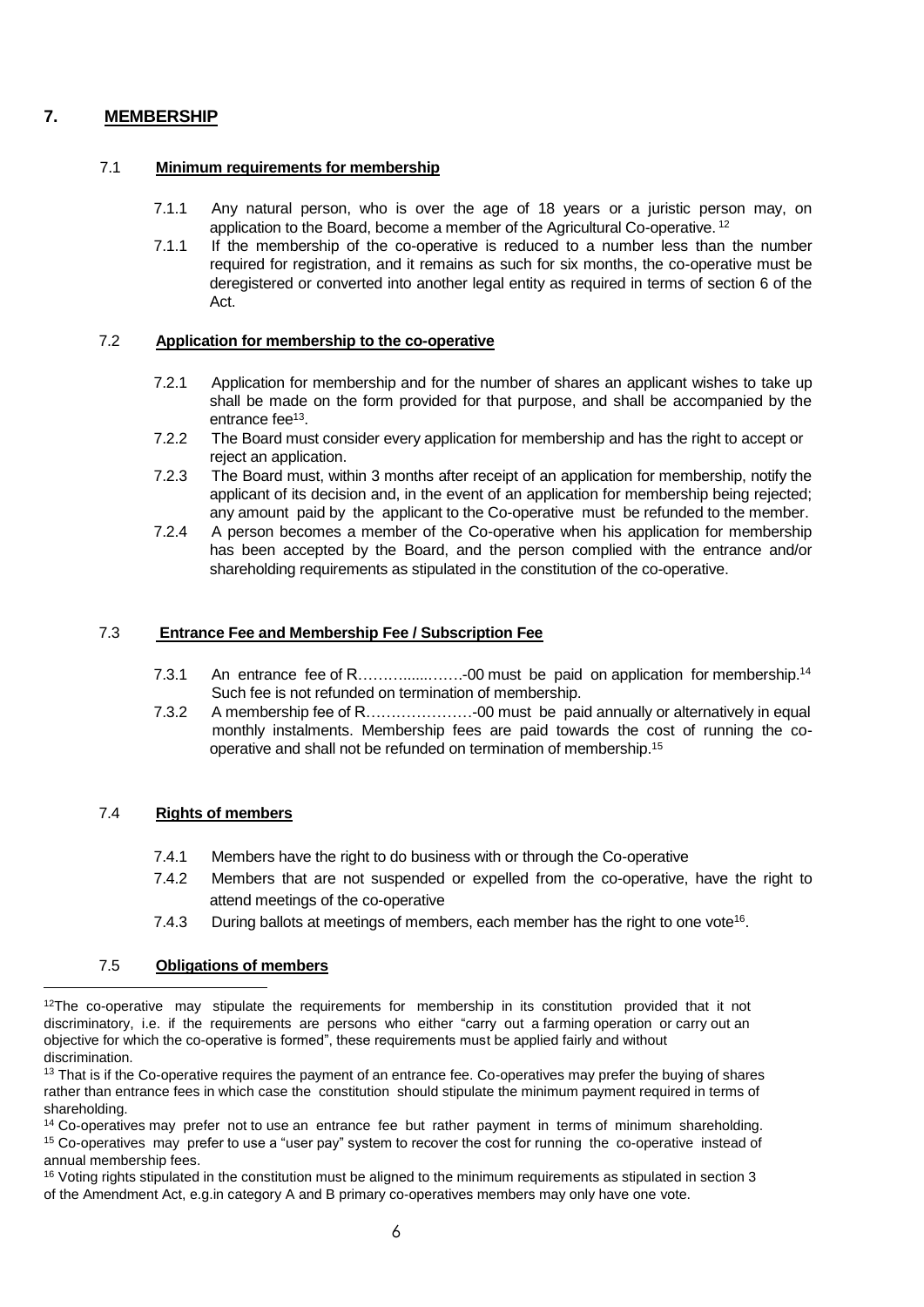- 7.5.1 Members must adhere to this constitution and any amendments thereto, as well as any by-laws made by the Board of Directors.
- 7.5.2 Members must participate in the business of the co-operative.
- <span id="page-6-0"></span>7.5.3 Members must notify the co-operative whenever any of their personal details change, for example when their home addresses changes.

## **8. SHARES<sup>17</sup>**

#### 8.1 **Issue of shares and minimum shareholding**

- 8.1.1 The shares issued by the Co-operative must all be of the same class, ranking and nominal value.
- 8.1.2 The nominal value of each share must be R………… (……………………………………………………………………… Rand) of which \_\_\_\_% (\_\_\_\_\_\_\_\_ percent) shall be payable in money on application and the balance on such dates and at such times as the board may determine.
- 8.1.3 When the co-operative is founded each member must have a minimum ……………………….… (number of) shares.
- 8.1.4 From the time that the co-operative is three years in operation, every member shall be bound to hold a minimum number of shares in the co-operative prescribed by a scale which shall be approved by members in general meeting on the recommendation of the board: Provided that the scale must relate to business done by members with the cooperative. Whenever it appears that a member does not hold the number of shares prescribed by the applicable scale, the board may issue to the member without application therefore such number of shares as will make up the insufficiency and 100% of the nominal value of such shares shall immediately become payable upon such issue: Provided that before such issue of shares is made to any member, he shall be afforded an opportunity, of at least 30 (thirty) days, to acquire the requisite number of additional shares from any other member holding shares in excess of the above scale.

#### 8.2 **Certificates of shares and loans**

 Share certificates and loan certificates shall be issued in such form, as the Board shall determine. These certificates shall state the name of the Co-operative that the Co-operative is subject to the Act, the name of the person to whom it is issued and that the certificate represents membership shares in, or member loans to, the Co-operative and the number of the membership shares or the amount of the member loans.

#### 8.3. **Liability in respect of forfeited shares**

- 8.3.1 A person whose shares have been forfeited is responsible for immediate payment to the co-operative of the entire amount unpaid on such shares.
- 8.3.2 All moneys paid to the co-operative in respect of forfeited shares must be added to the general reserve.
- 8.3.3 Notice must be given to the member in whose name the shares were registered prior to the forfeiture, and an entry of the forfeiture, with the date thereof, shall forthwith be made in the register of members.
- 8.3.4 Interest on share capital or bonus or any other amount accruing to a member and which is payable by the co-operative to the member, must be applied to pay calls on shares and/or amounts unpaid on forfeited shares, due but unpaid at the time such interest, bonus or other amount becomes payable to the member concerned.

<sup>&</sup>lt;sup>17</sup> The constitution may provide for membership shares to be issued.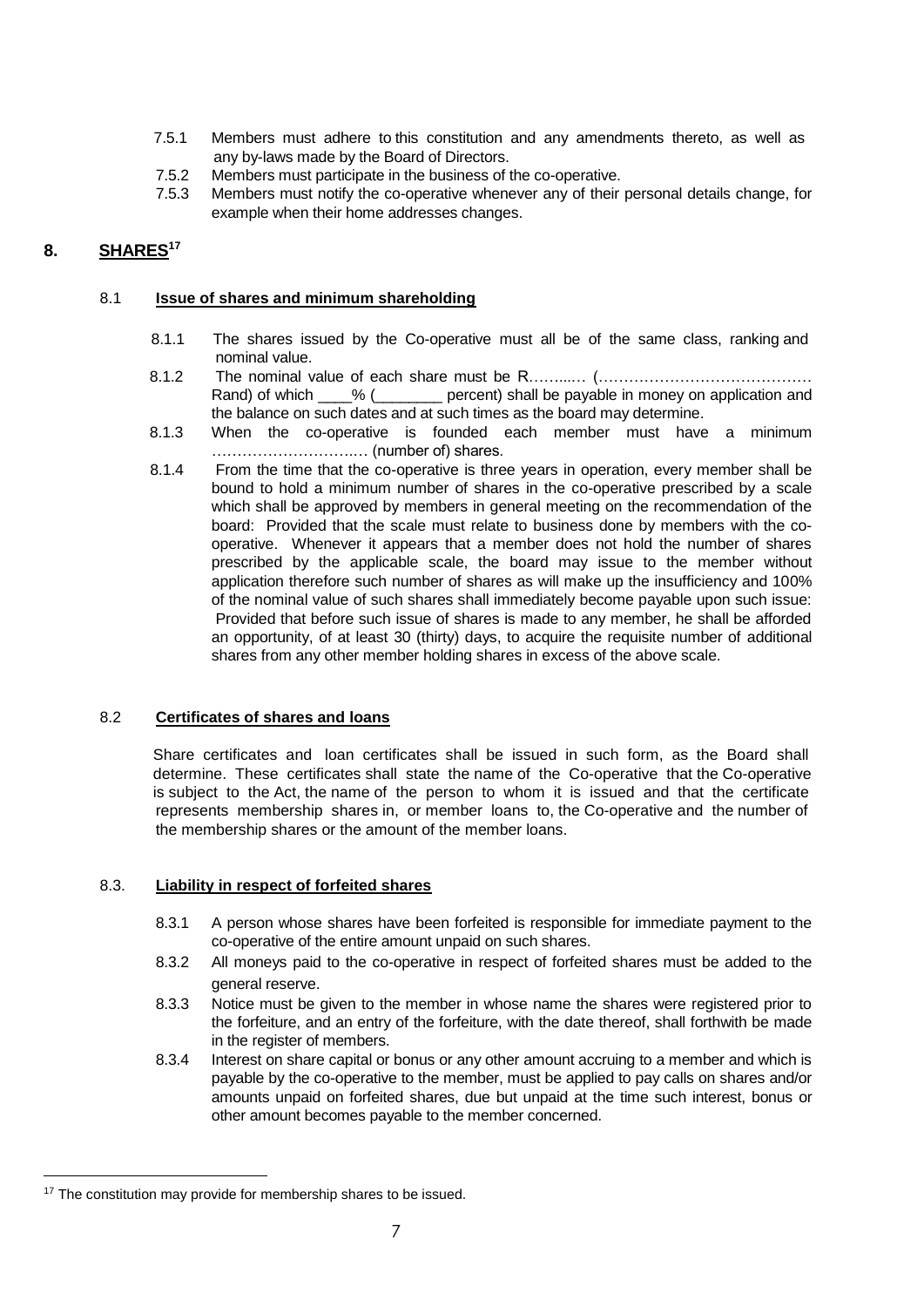# <span id="page-7-0"></span>**9. LOANS**

#### 9.1 **Prohibited and permitted loans and security**

- 9.1.1 The co-operative may give financial assistance by means of a loan or the provision of security to-
	- (a) any person in the ordinary course of business if the lending of money is part of the ordinary business of the co-operative;
	- (b) any person on account of expenditures incurred or to be incurred on behalf of the co-operative;
	- (c) employees of the co-operative or of any of its members-
		- (i) to enable or assist them to purchase or erect living accommodation for their own occupation; or
		- (ii) in accordance with a plan for shares of the co-operative or any of its members to be held by a trustee; and
	- (d) members, if the financial assistance is available to all members on substantially the same terms.
- 9.1.2 The co-operative may not give financial assistance in terms of clause 9.1.1 whether directly or indirectly if there are reasonable grounds to believe that-
	- (a) the co-operative, after giving the financial assistance, will be unable to pay its liabilities as they become due; or
	- (b) the realizable value of the assets of the co-operative, after giving the financial assistance, will be less than the aggregate of its liabilities, share capital and reserves.
- 9.1.3 In determining the realizable value of the assets of the co-operative contemplated in clause 9.1.2 [b], the amount of any financial assistance in the form of a loan and in the form of assets pledged or encumbered to secure a guarantee must be excluded.

#### 9.2 **Restrictions relating to unsecured members loans**

- 9.2.1 The co-operative shall not borrow or raise money or overdraw a banking account except on authority of a special resolution: Provided that the co-operative may borrow or raise money or overdraw a banking account without the said authority up to an amount not exceeding one half of the aggregate of its share capital and general reserve.
- 9.2.2 The board may, if so authorized by members in terms of clause 9.1.1 of this Constitution, in addition to the loans secured by some or all of the assets of the co-operative, the issue of secured debentures and loans obtained from the commercial banks or any other financial institution, further raise loans from members subject to the following conditions:
	- (i) No loan from any individual member shall amount to less than R1 000 (one thousand rand) and, for the purpose of this paragraph, every successive loan from any particular member shall be regarded as a separate loan;
	- (ii) No loan shall be repaid within 12 (twelve) months after receipt;
	- (iii) Interest shall be paid on loans at a rate per annum to be determined by the board from time to time;
	- (iv) An acknowledgement of debt shall be issued in respect of each loan.
	- (v) The acknowledgement of debt shall be freely transferable by means of a cession duly registered by the co-operative.
	- (vi) Receipt of each loan shall be acknowledged by the following acknowledgment of debt, which shall incorporate either of the conditions [ii] or [iii] mentioned below-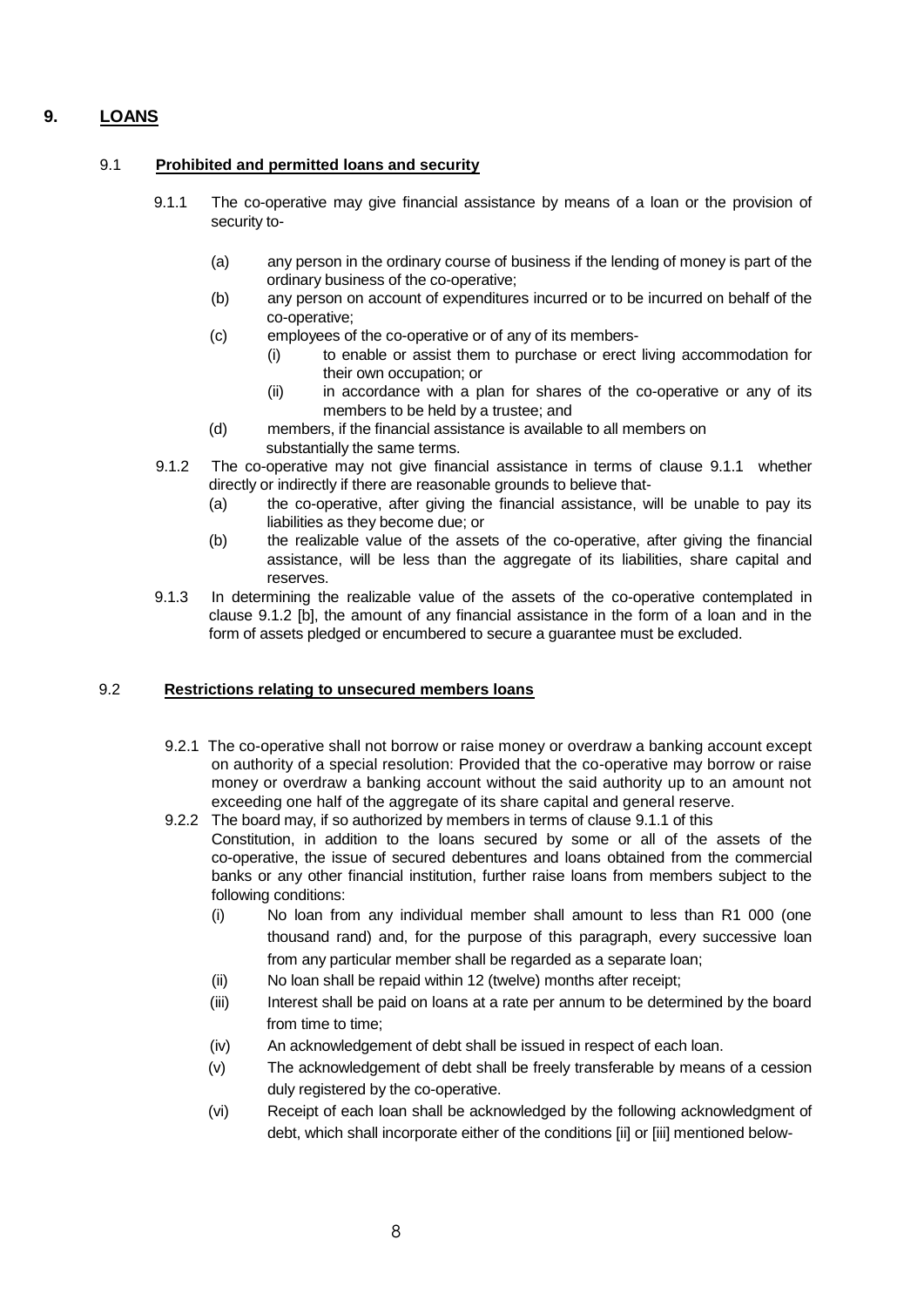#### "**ACKNOWLEDGEMENT OF DEBT"**

We, the undersigned, director and secretary of the ................................................. (name of co-operative) hereinafter called the co-operative, hereby acknowledge having received the sum of R…………. (………....……………..Rand) from ..…………………......................................... (name) of ...…………………………....... (address) hereinafter called. the owner, subject to the conditions -

- [I] Interest at the rate of ....% (................. percent) per annum or such rate as the board may determine from time to time, shall be payable to the owner on ....................... or at the date of repayment.
- [ii] The owner shall not have the right to demand repayment, but the co-operative, after having had the loan for not less than 12 (twelve) months, may repay such loan at any time after having given not less than 30 (thirty) days' notice of its intention to repay such loan.

OR

[iii] The loan shall be repayable on the ............... day of ................ 20….... (which may not be less than 12 (twelve) months from the date of this acknowledgement of debt): Provided that the board of the co-operative may defer the repayment if the circumstances of the co-operative at the date of repayment of the loan, render such deferment necessary: Provided further that the board of the co-operative shall submit for confirmation to the first succeeding general meeting of members its resolution to defer repayment of a loan and if the resolution of the board is not confirmed by that meeting of the co-operative, the loan shall be repaid within 7 (seven) days of the date of such meeting.

Dated at .................................. this .......................... day of ......................................... 20…………....

------------------------------------------------------- -----------------------------------------------------

DIRECTOR SECRETARY "

# **10. LIMITATION OF LIABILITY**

- <span id="page-8-0"></span>10.1 The liability of a Member towards the liabilities of the Co-operative by virtue of his or her Membership shall be limited to an amount equal to the nominal value of the shares held by the member in so far as that amount has not been paid up.
- 10.2 Members are liable for such amounts owed to the co-operative in terms of unpaid fees, shares and loans.

# **11. ASSOCIATE MEMBERS**

- <span id="page-8-1"></span>11.1 Non-members who want to or provide support services or who benefit from the co-operative may, upon application and approval by the Board, be appointed as associate members of the co-operative.
- 11.2 Associate membership is temporary and is valid for a period not exceeding 12 months. Associate members may, however, at any time apply for full membership.
- 11.3 After the period of 12 months, an associate member, subject to the approval by the Board of the co-operative –
	- (a) Have the choice to apply to become a full member of the co-operative; or
	- (b) May apply to have their associate membership renewed for a further period 12 month period.
- 11.4 Associate members may be elected as non-executive Directors.
- 11.5 Associate members do not have any voting rights and they do not participate in any annual bonus distributions.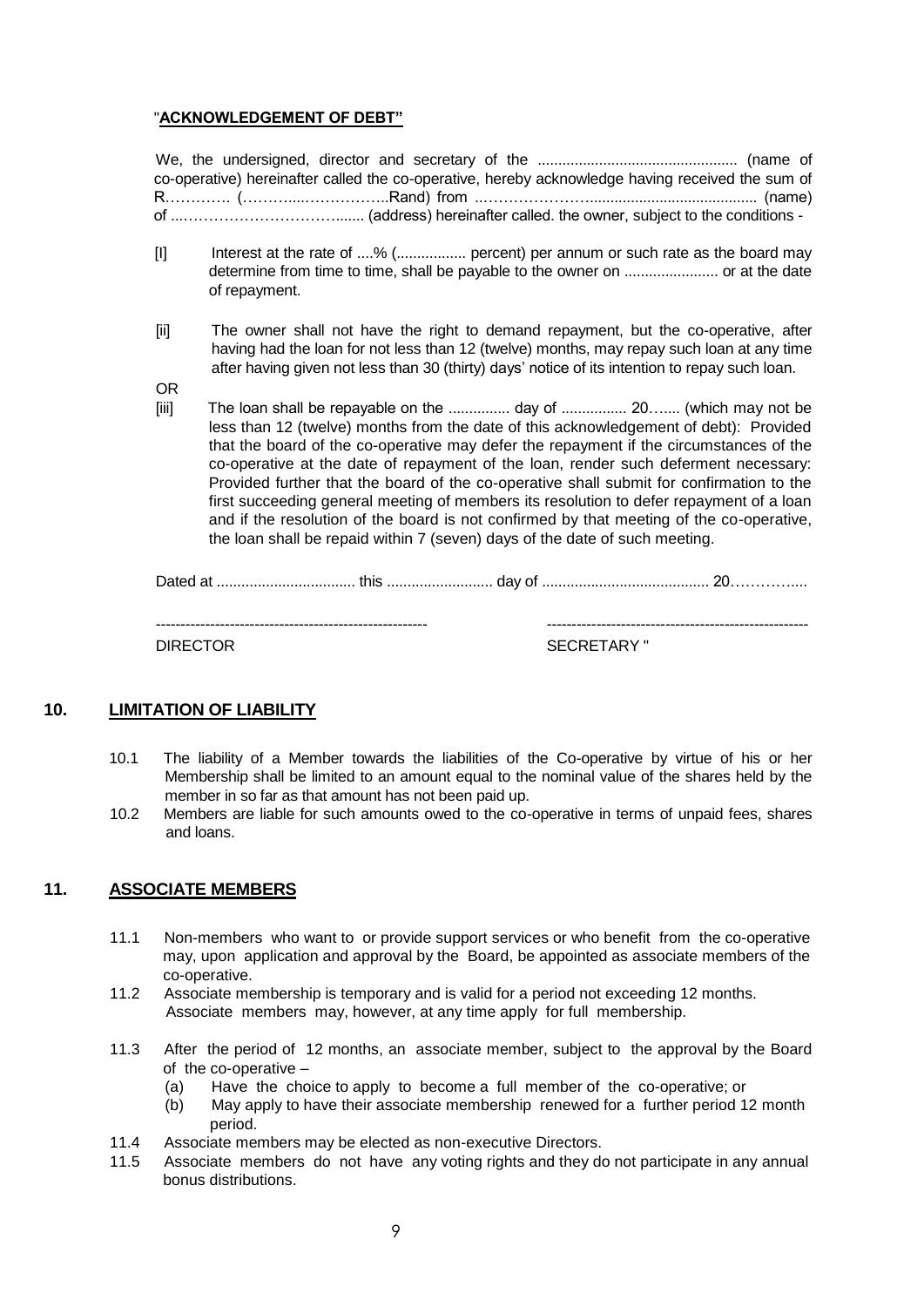# **12. TRANSFER OF MEMBERSHIP, MEMBERS LOANS AND SHARES**

- 12.1 Membership, Member Loans and Shares may be transferred only with the approval and on the authority of the Board which shall satisfy itself that the proposed transferee is qualified to be a member of the Co-operative.
- 12.2 The Board may at any time refuse to approve and register a proposed transfer.
- 12.3 The transfer of any membership shall be in writing in such form and signed in such manner as the Board from time to time may stipulate.
- 12.4 When such transfer has taken place the Board shall issue to the transferee a membership card, and/or a Member Loan Certificate and/or a Share Certificate.

# <span id="page-9-0"></span>**13. CONDITIONS AND PROCESSES FOR TERMINATION OF MEMBERSHIP**

#### 13.1 **Termination on death**

- 13.1.1 The membership of a member who has died may in terms of this clause be transferred to a member of that deceased member's family or another person appointed by the executor of the deceased member's estate subject to the approval by the Board of the proposed transferee. In the event of such transfer not taking place, the membership of the deceased member shall be terminated by resolution of the Board.
- 13.1.2 The shares registered in the name of a member who has died, must be cancelled by resolution of the Board at the request the executor or liquidator of the estate.
- 13.1.3 Upon such cancellation the Co-operative must, pay to the executor or liquidator the amount paid up on the nominal value of the shares for payment to the estate of the deceased member.
- 13.1.5 If it is determined that the repayment of the nominal value of a member's paid up shares, all other amounts held to the member's credit, including any member loan and any interest accrued on those amounts up to the date of payment would adversely affect the cooperative's financial well-being, the co-operative may direct that repayment be deferred for a period not exceeding two years after the date of death of a member of the co-operative.
- 13.1.6 Any amount payable by the Co-operative shall be set off against any debt for the payment of which the member or his estate is liable.

#### 13.2 **Termination on change of place of residence**

- 13.2.1 The membership of a member, who no longer resides in the area served by the Cooperative may on application of the member or by decision of the Board, be terminated by resolution of the Board.
- 13.2.2 Upon such cancellation the Co-operative must refund to the ex-member, the paid up amount of the nominal value of the shares.
- 13.2.4 Any amount payable by the Co-operative shall be set off against any debt for the payment of which the member is liable.

#### 13.3 **Termination when a member is non-active**

- 13.3.1 Whenever a member does not actively participate in the activities of the Co-operative for a period of one year<sup>18</sup> or has neglected to notify the Co-operative of any change in his address, whereby the Co-operative is prevented from contacting the member, his or her membership may, be terminated by resolution of the Board.
- 13.3.2 The shares of such member may be cancelled by resolution of the Board.
- 13.3.3 Upon such cancellation, the amount paid up on such shares must be transferred to a

<sup>&</sup>lt;sup>18</sup> The period needs to be determined by the co-operative based on the seasonal nature of its farming operations, e.g. hardwood timber takes about 10 years to grow before it can be harvested.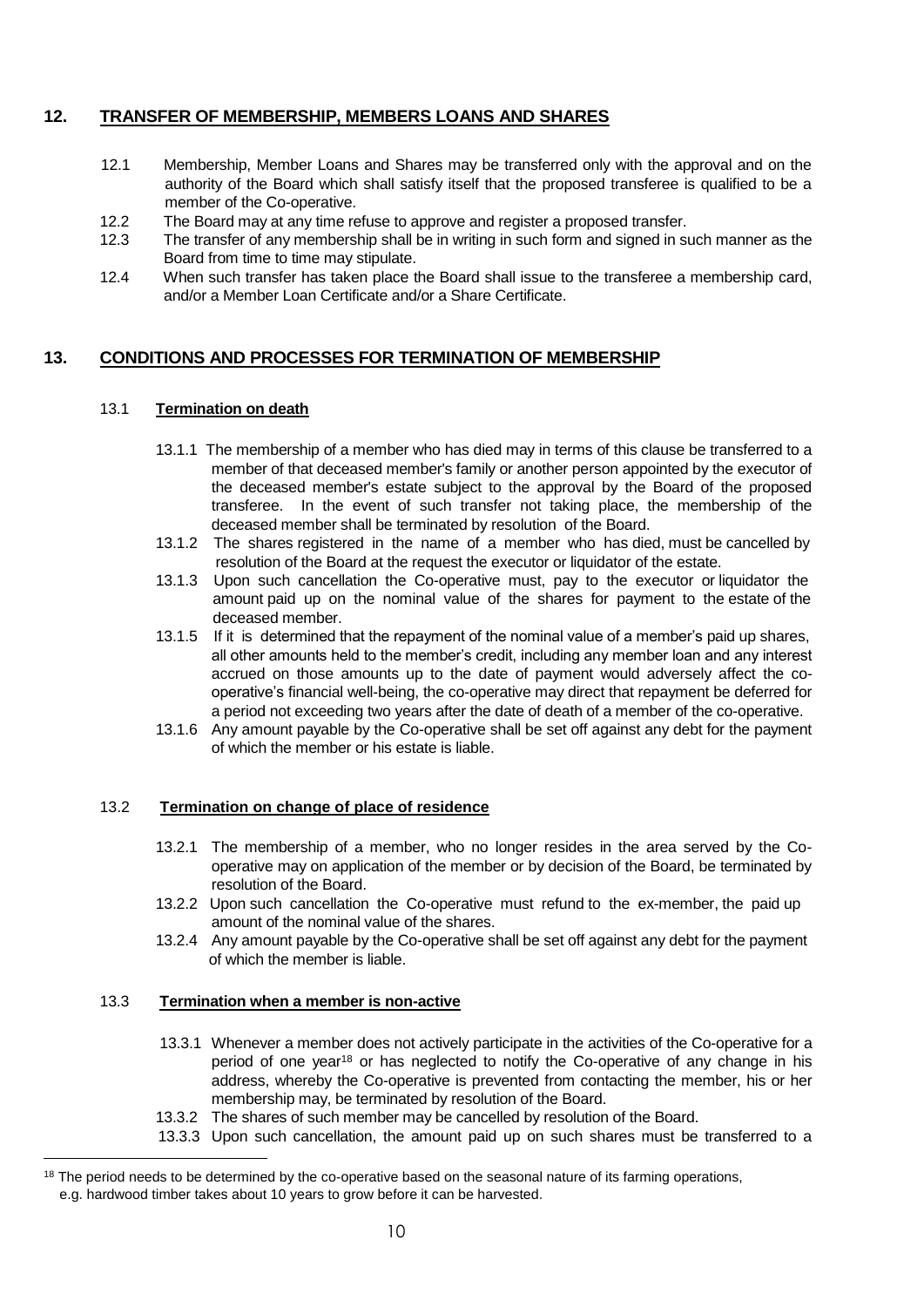special account called "Unclaimed Share Moneys". If no claim against this account is received and paid by the Co-operative within 3 (three) years of such transfer, the amount concerned is forfeited to the Co-operative and transferred to the general reserve of the Co-operative: Provided that if the value of the shares, according to the latest completed balance sheet of the Co-operative, is less than their nominal value, the amount to be transferred, shall -

- (a) If the shares are fully paid up, be an amount equal to the value so determined; or
- (b) If the shares are not fully paid up, be an amount that stands in the same proportion to the amount paid up on the shares, as that which the value so determined of the shares stands to their nominal value.
- 13.3.5 Any amount payable by the Co-operative shall be set off against any debt for the payment of which the member is liable.

# <span id="page-10-0"></span>**14. WITHDRAWAL OF MEMBERSHIP**

- 14.1 The resignation of a member comes into operation at the first meeting of the Board held after the Co-operative has received the written resignation of the member.
- 14.2 The membership of a member, who has resigned, shall be terminated by resolution of the Board.
- 14.3 The shares of a member, who has resigned, shall be cancelled by resolution of the Board. The amount paid up on such cancelled shares shall, at the discretion of the Board and provided funds are available, be repaid to the member within a period of two years from the date of cancellation: Provided that if the value of the shares, according to the latest completed balance sheet of the Co-operative, is less than their nominal value, the amount payable shall -
	- (a) if the shares are fully paid up, be an amount equal to the value so determined; or
	- (b) if the shares are not fully paid up, be an amount which stands in the same proportion to the amount paid up on the shares as that which the value so determined of the shares stands to their nominal value.
- 14.4 Any amount payable by the Co-operative shall be set off against any debt for the payment of which the member or his estate is liable.
- 14.5 Withdrawal of a member from the co-operative does not release the member from any debt or obligation to the co-operative or any contract between the member and the co-operative.

# <span id="page-10-1"></span>**15. CONDITIONS AND PROCESS FOR SUSPENSION AND EXPULSION**

- 15.1 A member who repeatedly contravenes a provision of this constitution or who refuses to comply with such provision or to meet an obligation imposed on the member by the Act or in terms of this constitution or which he agreed to meet, may -
	- (a) by resolution of the Board, be suspended as a member for a period to be determined by the Board but which shall not be longer than the date of the next annual general meeting;
	- (b) by special resolution be suspended as a member for a period not longer than 12 (twelve) months from the date on which he is suspended;
	- (c) by special resolution be expelled from the co-operative.
- 15.2 The suspension of a member may be revoked by resolution of the Board at any time.
- 15.3 Before a member can be suspended or expelled in terms of clause 15.1, he or she has to be given prior written notice of the intention of the Board.
- 15.4 The notice to such member must contain the following particulars-
	- (a) the reasons for the proposed suspension or expulsion; and
	- (b) a time when, and place where the member may appear in person, with or without witnesses, before the Board or to which he may send a written statement signed by the member setting out his objections to the proposed suspension or expulsion.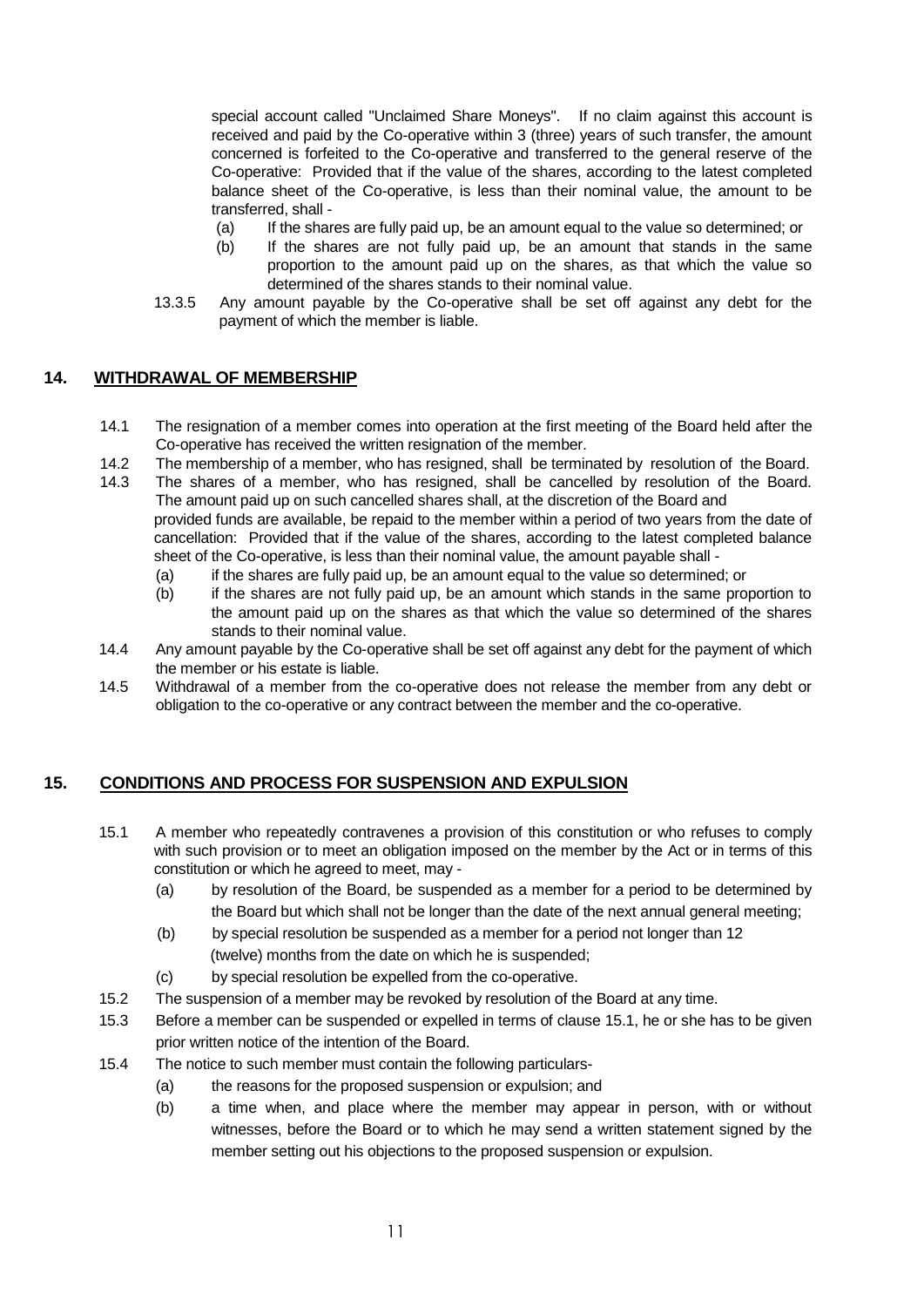- 15.5 The Board must notify the member in writing if it has decided to suspend or expel a member, of
	- (a) the reasons for the suspension or expulsion;
	- (b) the date on which his suspension or expulsion comes into effect;
	- (c) period of time during which the suspension will apply; and
	- (d) disciplinary measures which will be taken.

# <span id="page-11-0"></span>**16. DISCIPLINARY MEASURES**

- 16.1 While under suspension a member forfeits his right to attend general meetings or to vote by proxy.
- 16.2 The members by special resolution or the Board may furthermore stipulate that certain or all transactions with a member must be suspended for the period of his suspension.
- 16.3 The membership of an expelled member must be terminated by resolution of the board and upon such termination the member forfeits his membership fees and the amount paid in respect thereof must be credited to the general reserve.
- 16.4 Any amount payable by the Co-operative to the expelled member shall be set off against any debt for the payment of which the member is liable.

# <span id="page-11-1"></span>**17. MANAGEMENT OF CO-OPERATIVE**

# 17.1 **Board of Directors**

- 17.1.1 The affairs of the Co-operative must be managed by a Board of Directors consisting of a minimum of **……….…** and a maximum of **………...** Directors. Directors must be elected at the annual general meeting. The Directors must exercise the powers and perform the duties of the Co-operative.
- 17.1.2 The term of office of Directors should not exceed 4 years<sup>19</sup>. To ensure consistency in the operations of the co-operative the term of office of directors will be arrange in a manner to ensure that the term of office of all directors does not terminate at the same time.
- 17.1.3 In the event of a vacancy the Board may by way of a resolution appoint a director for the remainder of the period referred to in paragraph 17.1.2 provided that such resolution must be ratified an the next general meeting of the co-operative.
- 17.1.4 Associate members may be elected as non-executive directors.
- 17.1.5 Only directors who are full members of the co-operative shall have voting rights.

#### 17.2 **Powers and restrictions on directors**

Powers of Directors:

- (a) The directors have the power to open a bank account in the name of the co-operative
- (b) Directors have the power to enter into contracts on behalf of the co-operative for the day-to-day running of the business of the co-operative or to delegate such power by resolution to such authority to the senior management of the co-operative.
- (c) The directors have the power to suspend by resolution a member for a period to be determined by the Board but which shall not be longer than the date of the next annual general meeting.
- (d) The directors have the power to acquire or hire movable or immovable property on behalf of the co-operative.
- 17.2.2 Restrictions on

÷.

(a) The directors have the power to overdraw a bank account or to make a loan on behalf of the co-operative, provided that members has agreed to this with a special resolution: Provided further that the directors may borrow or raise money or overdraw a banking account without the said authority up to an amount not

<sup>&</sup>lt;sup>19</sup> The Co-operative is to determine a reasonable term of office for directors.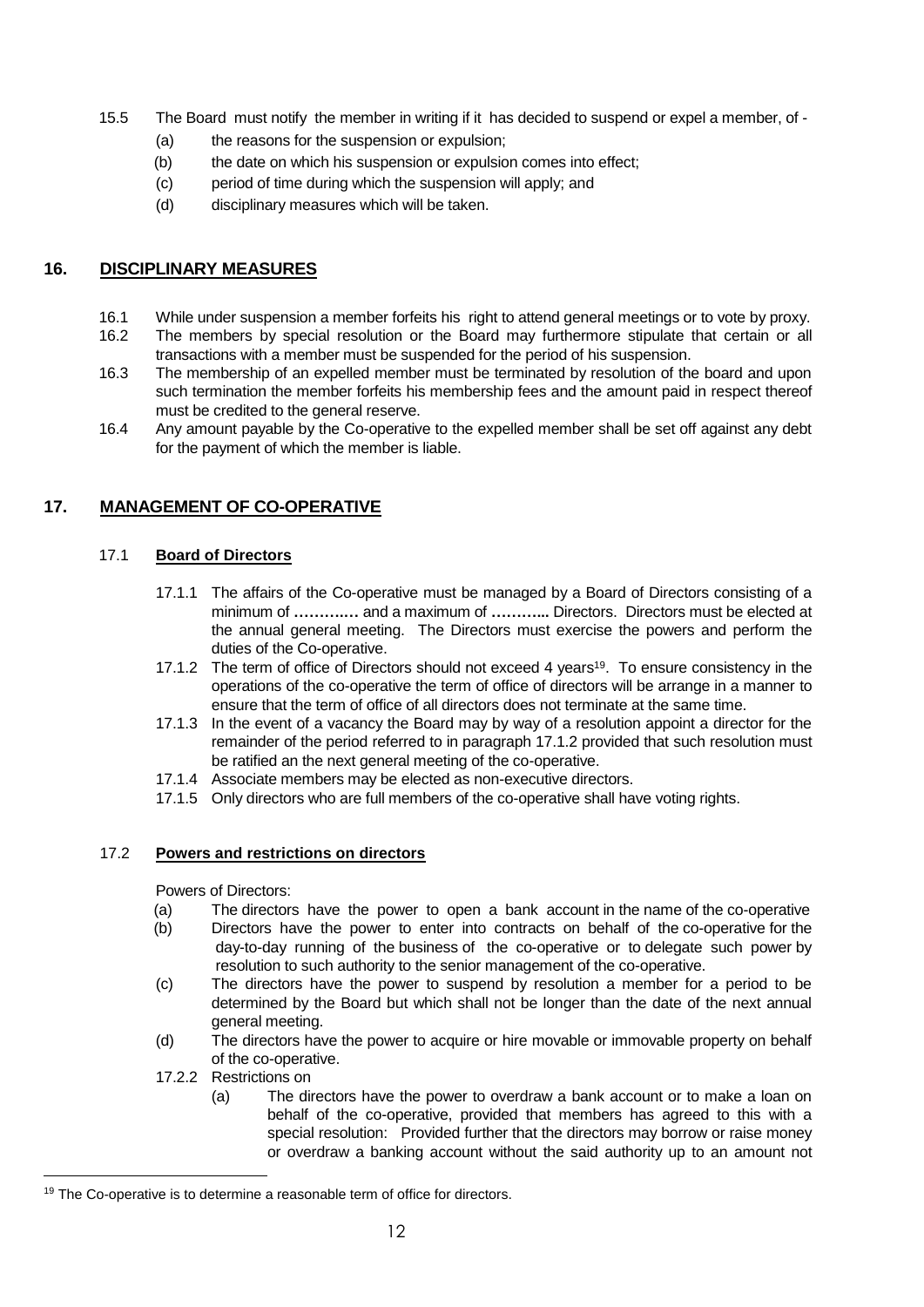exceeding one half of the total of its share capital and general reserve.

- (b) The directors shall not provide loans to directors, members or any other person or organisation.
- (c) The director shall not make donations on behalf of the co-operative to any person or organisations.

#### 17.3 **Persons not competent to be Director**

No person shall hold the office of Director if -

- (a) A person is of unsound mind;
- (b) A person is an unrehabilitated insolvent;
- (c) A person who has at any time been convicted (whether in the Republic or elsewhere) of theft, fraud, forgery, perjury, or any offence involving dishonesty in connection with the formation or management of a Co-operative or other corporate entity.

### 17.4 **Term of office**

- 17.4.1 The term of office of the Directors of the Co-operative shall be………………… years.<sup>20</sup>
- 17.4.2 Retiring Directors are eligible for re-election.
- 17.4.3 The Directors to retire each year shall be those who have been longest in office since their last election at the annual general meeting, but as between members who became Directors on the same day, those to retire shall, unless they otherwise agree among themselves, be determined by ballot.

### 17.5 **Nomination of Directors and voting for Directors**

- 17.5.1 Candidates for the position of Director shall be nominated openly at the annual general meeting held for the purpose electing one or more Directors.
- 17.5.2 Without prejudice to the provisions of sub-clause 17.3 a member, including a retiring Director, qualifies for election as Director only if he is nominated in terms of sub-clause 17.5.1
	- (a) If the number of candidates nominated does not exceed the number of vacancies on the Board to be filled such candidate or candidates shall be declared elected at the annual general meeting.
	- (b) If the number of candidates nominated exceeds the number of vacancies on the Board, as many Directors as there are vacancies shall be elected from the nominees at the annual general meeting.
	- (c) If insufficient or no candidates are nominated to fill the vacancies on the Board, such vacancies shall be regarded as casual vacancies to be filled in accordance with sub-clause 17.1.3.
- 17.5.3 The method to be followed in electing Directors shall be as determined by the Chairperson of the meeting.
- 17.5.4 At the election of Directors a member shall vote for as many candidates as there are vacancies to be filled on the Board and those candidates receiving the highest number of votes shall be declared elected.

#### 17.6 **Filling of a vacancy on the Board**

Any vacancy occurring on the Board during the year shall be filled until the next annual general meeting by a member appointed, by the remaining Directors. At the said annual general meeting a member shall, subject to the provisions of this constitution, be elected to fill the vacancy. Any Director elected at such annual general meeting shall not hold office for a period longer than the unexpired portion of the period of office of the Director whose office became vacant.

# 17.7 **Conditions for Vacation of office**

 $20$  Section 141)(i) of the Act requires that the term of office of directors should be reasonable.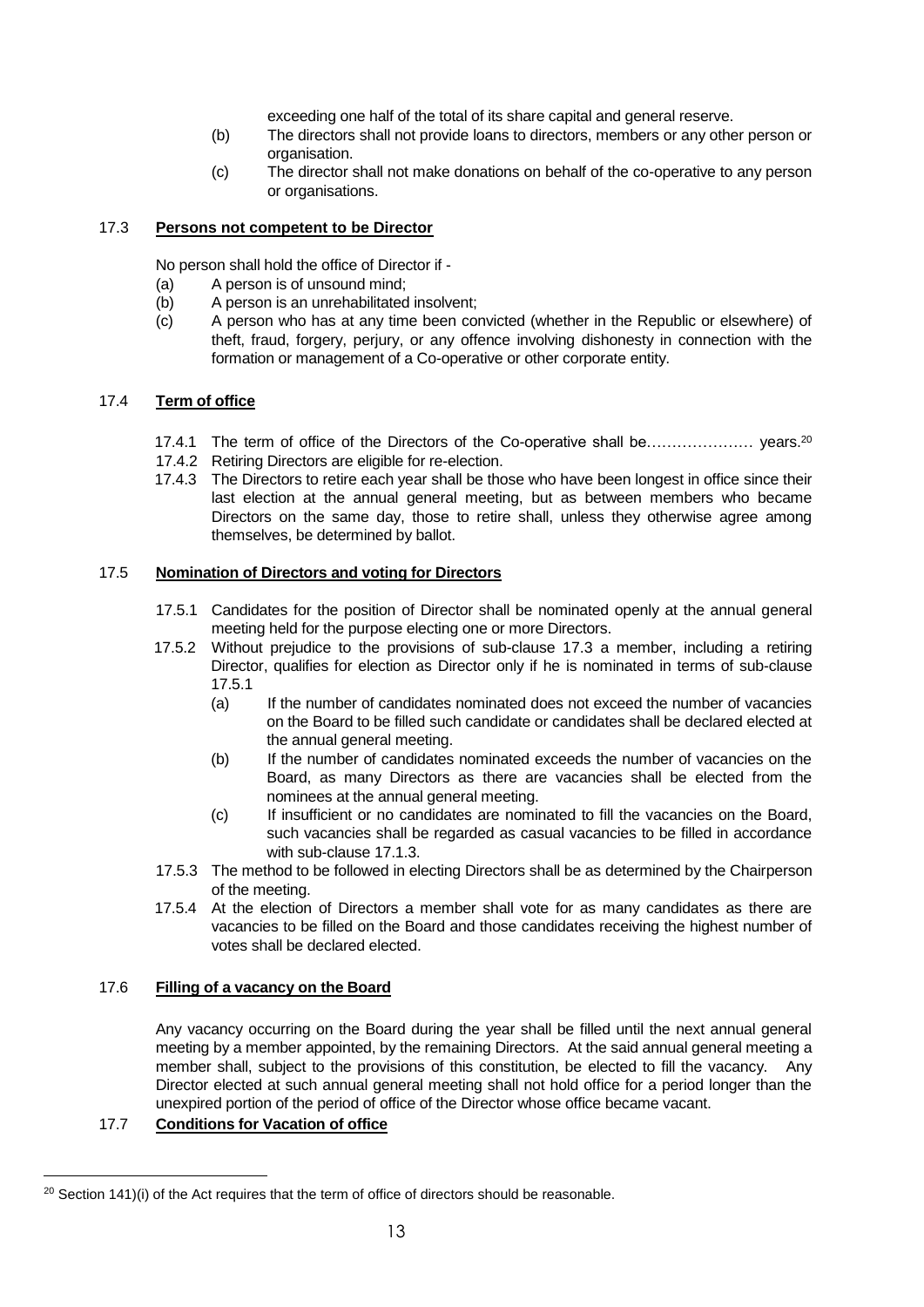A Director shall vacate his office -

- (a) If he becomes incompetent in terms of clause 17.3 of this constitution to hold the office of Director; or
- (b) If the member absents him or herself from more than three consecutive ordinary meetings of the Board without its leave; or
- (c) Upon the expiry of 30 (thirty) days, or such shorter period as may be approved by the Board, after he has resigned as a Director of the Co-operative.

### 17.8. **Conditions and Processes for the appointment of the Chairperson, Vice- Chairperson and Acting Chairperson of the Board**

- 17.8.1 At the first meeting of the Board held after the formation meeting and thereafter at the first meeting of the Board held after every annual general meeting of members or when the necessity arises, the Directors shall elect from among themselves a Chairperson and Vice-Chairperson.
- 17.8.2 The Vice-Chairperson shall act as Chairperson whenever last-named is absent or unable to act as Chairperson, and if both the Chairperson and Vice-Chairperson are absent or unable to carry out the functions of the Chairperson, the Board must elect another Director to be Acting-Chairperson during such absence or incapacity.
- 17.8.3 The Chairperson of the Board of the Co-operative shall vacate the office of Chairperson if he -
	- (a) Ceases to be a member of the co-operative; or
	- (b) Ceases to be a Director of the Co-operative; or
	- (c) Resigns as Chairperson; or
	- (d) Is relieved of the office of Chairperson by the Board.
- 17.8.4 The provisions of clause 17.8.3 shall be applicable *mutatis mutandis* to the vice-Chairperson of the Board.

#### 17.9. **Board meetings and Quorum**

- 17.9.1 A meeting of the Board must be convened by the Board or the Chairperson of the Board or any two Directors of the Co-operative.
- 17.9.2 The majority of Directors shall constitute a quorum of a meeting of the Board.
- 17.9.3 Questions arising at a meeting of the Board shall be determined by a majority of the Directors present at the meeting and in the case of an equality of votes, the Chairperson of the Board or the person acting as Chairperson shall have a casting vote in addition to his deliberative vote.

#### 17.10 **By-laws**

÷.

The Board has power to make by-laws provided they are not repugnant to this constitution.

#### 17.11 **Delegation of powers and/or functions to a committee, director or manager**

- 17.11.1 The Board may delegate one or more of its powers and/or functions to a Director or to a Committee, director or manager appointed by the Board or Manager of the Co-operative.
- 17.11.2 Any Director or Committee or Manager so appointed must in the exercise of the powers and/or functions so delegated, abide by such rules as may be made and follow such instructions as may be issued, in regard thereto, by the Board.

#### 17.12 **Supervisory committee**<sup>21</sup>

<sup>&</sup>lt;sup>21</sup> The establishment and election of a supervisory committee is optional, i.e. not a mandatory requirement but recommended.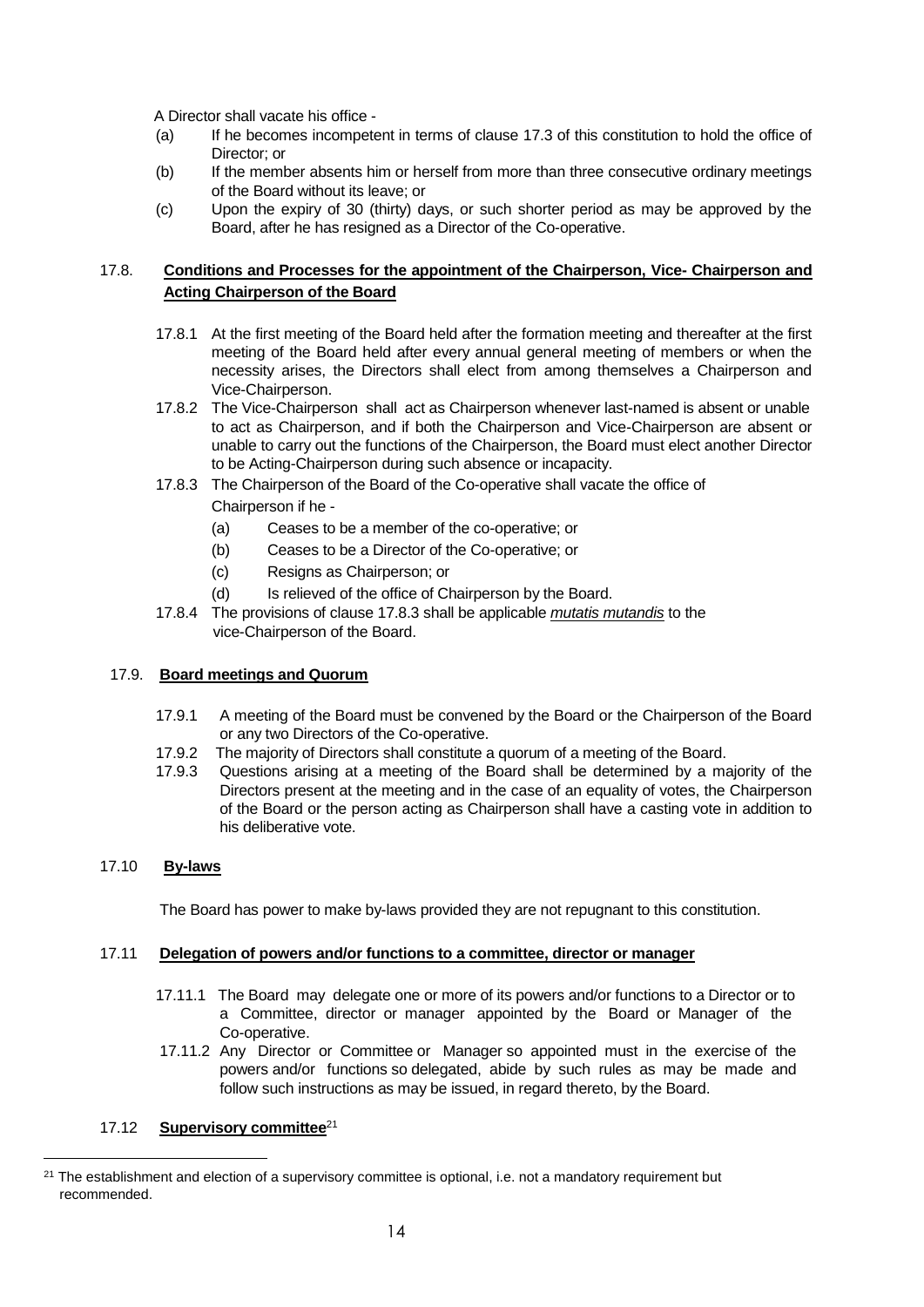- 17.12.1 A supervisory committee must be elected at the annual general meeting when the Board is elected.
- 17.12.2 The supervisory committee must consist of members who are not directors.
- 17.12.3 The supervisory committee is responsible to supervise the Board by representing the interests of members.

# <span id="page-14-0"></span>**18. GENERAL MEETINGS**

- 18.1.1 A Co-operative must hold:
	- (a) Its first annual general meeting within **18** months of registration of the Co-operative;
	- (b) Subsequently annual general meetings within **6** months after the end of the preceding financial year.
- 18.1.2 The co-operative must circulate its audited report/independently reviewed report/annual report<sup>22</sup> to all members at least fourteen days prior to the date of the annual general meeting.
- 18.1.3 The annual general meeting must:
	- (a) Appoint an independent reviewer or auditor  $23$ :
	- (b) Consider and discuss the audited report/independently reviewed report /annual report for the previous financial year against the activity plan of the previous year in order to take resolutions on the future conduct of the business of the co-operative;
	- (c) Consider and agree the activity plan presented by the Board for the next financial year;
	- (d) Elect directors; and
	- (e) Elect a supervisory committee<sup>24</sup> .

#### 18.2 **Special General Meetings**

The Co-operative may from time to time in addition to its annual general meeting hold Special general meetings of its members to dispose of any matter relating to its affairs specifically set out in the notice convening the meeting.

#### 18.3 **Convention of Meetings**

- 18.3.1 An annual general meeting shall be convened on authority of the Board.
- 18.3.2 A special general meeting shall be convened
	- (a) by the supervisory committee; or
	- (b) by five at least 25 percent of the members of the co-operative;
- 18.3.3 A meeting convened in terms of sub-clause 18.3.2 shall, as far as possible, be convened and held in the same manner as is prescribed for meetings convened and held by the Board and any reasonable expense incurred through the hosting of such meeting, in sending notices of the meeting to them and hiring of a venue for the hosting of the meeting if so resolved by such meeting, shall be refunded to the host of the meeting by the Cooperative.
- 18.3.4 The supervisory committee must within 7 days of a meeting hosted in terms of subclause 18.3.2 inform:
	- (a) the Tribunal of the outcome of such meeting, and

<sup>&</sup>lt;sup>22</sup>Annual report for category A primary co-operatives, independently reviewed report for category B primary co operatives and audited report for category c primary co-operatives, secondary co-operatives, tertiary co-operatives and the national apex co-operative.

<sup>&</sup>lt;sup>23</sup>Category B primary co-operatives must appoint independent reviewers and category C primary co-operatives, Secondary co-operatives, Tertiary co-operatives and the National Apex co-operative must appoint auditors. See Section 50 of Act. Category A primary o-operatives does not have to appoint an independent reviewer or an auditor. Their annual reports are completed by the Board.

 $24$  Only if the constitution of the co-operative provides for the election of a supervisory committee.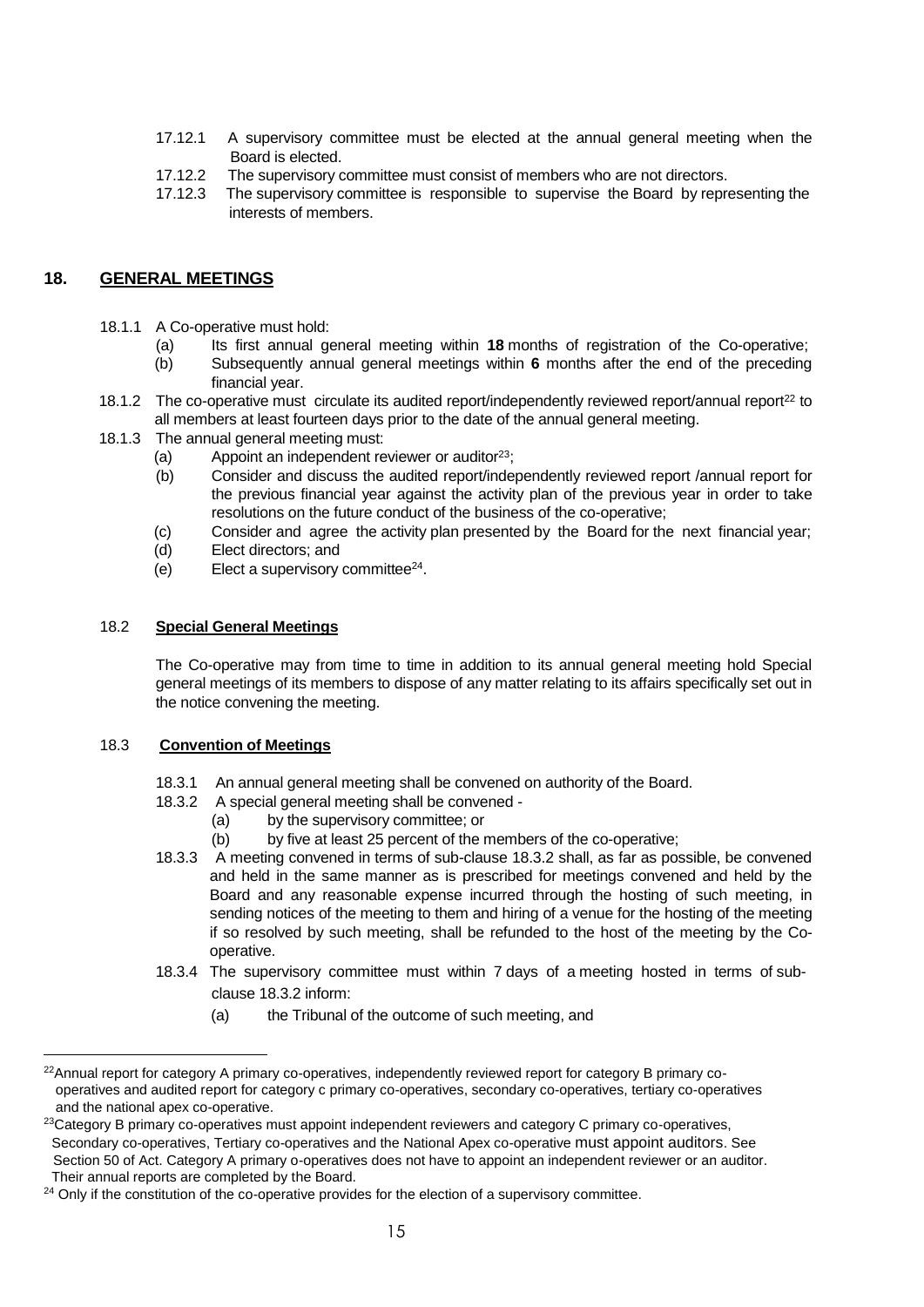- (b) the Board and the member or members affected or concerned of the meeting's decision and reasons for the decision
- 18.3.5 If the supervisory committee has not complied with sub-clause 18.3.4 a member of the co-operative may report the matter to the Tribunal for investigation.

#### 18.4 **Notice of general meeting**

- 18.4.1 A general meeting shall be convened by at least 14 days notice in writing to each member of the Co-operative.
- 18.4.2 The notice convening the meeting shall in addition to the time and place of the meeting state the purpose for which it is convened.
- 18.4.3 A notice may be delivered personally, forwarded by post to the member at his registered address, emailed to registered email address of the member or faxed the registered fax number of the member.
- 18.4.4 Non-receipt by a member of a notice of a general meeting of the Co-operative does not render such meeting invalid.
- 18.4.5 If a notice of a meeting is returned to the Co-operative because the member to whom it was sent is no longer resident at the registered address, the email address or fax number does not exist or does not function, the Co-operative shall be relieved of its obligation to send further notices of meetings to the member concerned unless the member makes an appearance and requests that such notices be sent to his new address.

### 18.5 **Quorums**

18.5.1 A quorum for a general meeting shall be constituted -

- (a) by at least five members, if the number of members of the Co-operative is not more than fifty;
- (b) by at least one tenth of the members of the Co-operative, if the number of members of the Co-operative is more than fifty but not more than two hundred;
- (c) by twenty members plus at least one percent of the members of the Co-operative in excess of two hundred, if the number of members of the Co-operative is more than two hundred.
- 18.5.2 No item of business shall be transacted at any general meeting unless a quorum of members is present during the time when the meeting is considering that item.
- 18.5.3 If within one hour from the time appointed for the meeting a quorum is not present, the meeting -
	- (a) if convened by members or in consequence of a petition of members, must be cancelled;
	- (b) if otherwise convened, must be adjourned to the same day in the next week at the same time and place, or if that day is a public holiday, to the next day following which is not a public holiday.
- 18.5.4 If the same hall or building is not available for an adjourned meeting it may be held at another venue within convenient distance if members are advised of the change of venue either by notice posted at the original venue or by some other means.
- 18.5.5 If a quorum is not present within one hour after the time fixed for an adjourned meeting, the members present, provided they are not less than five in number, shall be deemed to constitute a quorum: Provided that a special resolution may not be passed by such a meeting.

#### 18.6 **Chairperson of general meetings**

The Chairperson of the Board or in his absence the Vice-Chairperson or in the absence of both,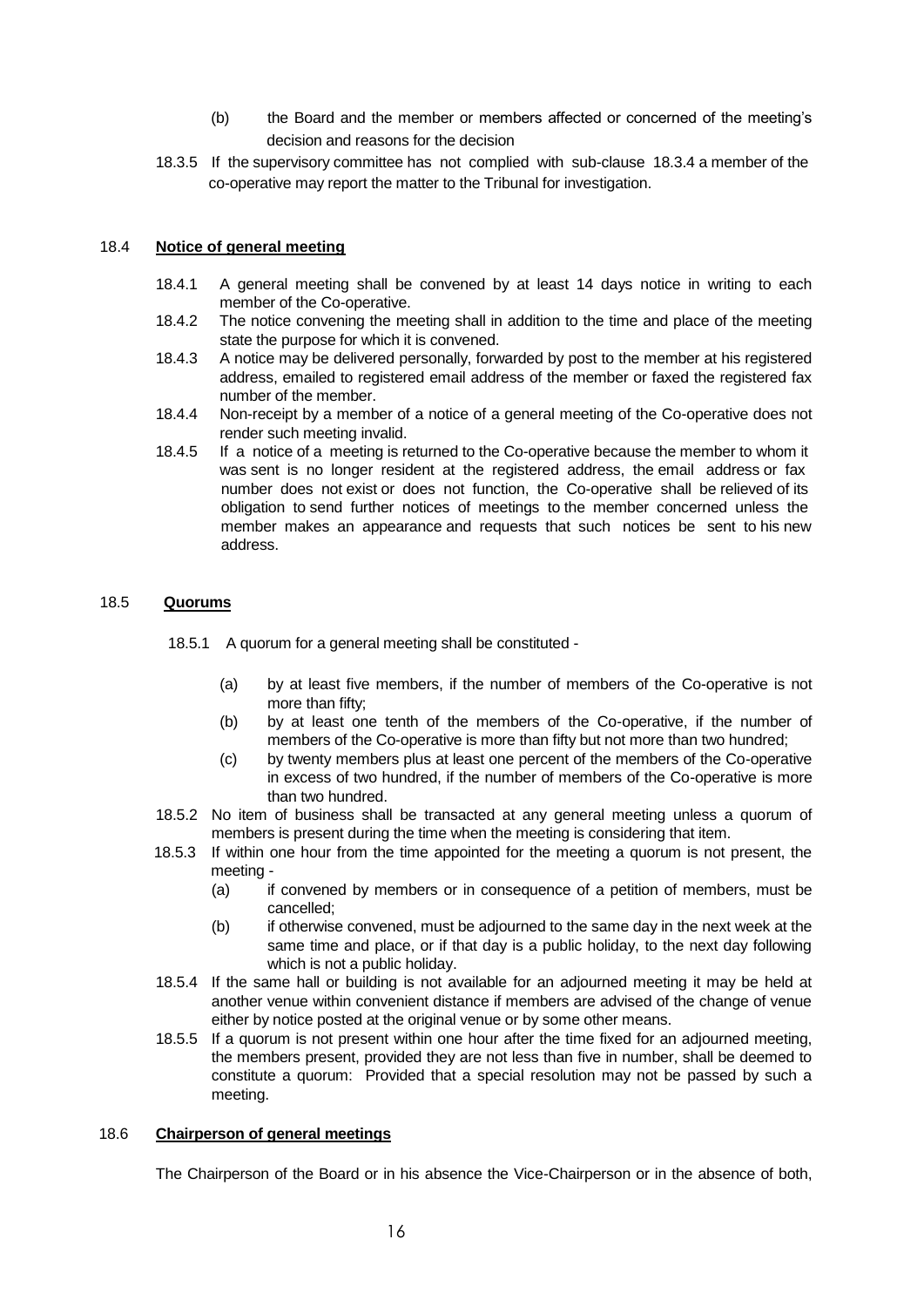another Director elected by the meeting shall act as Chairperson of the convened meeting.

#### 18.7 **Voting by members**

- 18.7.1 At all meetings of the co-operative, each member shall have one vote<sup>25</sup>.
- 18.7.2 Any matter for decision by a general meeting shall be decided by means of a vote on a show of hands.
- 18.7.3 A vote by ballot shall not be held unless it is demanded by at least five members<sup>26</sup> present at the meeting who are entitled to vote in a vote by ballot.
- 18.7.4 A vote by ballot must be held in such manner as the Chairperson stipulates. A scrutinizer must be nominated to determine the result of the vote that must be declared by the Chairperson of the meeting as the resolution of the meeting.
- 18.7.5 A declaration by the Chairperson that a resolution has, on a show of hands or by ballot, been carried, or carried out unanimously or by a particular majority, or lost, and an entry to that effect in the minutes of the proceedings of the meeting, shall be conclusive, proof thereof, without evidence as to the number or proportion of votes recorded for or against such resolution.
- 18.7.6 If no objection is raised in terms of the provisions of this constitution against the validity of any vote cast at the meeting, whether on a show of hands or by ballot, every vote cast at the meeting that has not been disallowed shall for all purposes be deemed to be valid.
- 18.7.7 In the case of an equality of votes, whether on a show of hands or in a vote by ballot, the Chairperson of the meeting shall have a casting vote in addition to his deliberative vote.
- 18.7.8 Every matter submitted to a general meeting for resolution, except for a matter requiring a special resolution, shall be determined by a majority of votes recorded at the meeting.

#### 18.8 **Special resolution**

. A resolution by a general meeting of the Co-operative shall, constitute a special resolution if -

- (a) the notice by which the general meeting was convened specified particulars of the proposed resolution and stated the intention to propose same as a special resolution;
- (b) the resolution has been passed by not less than two thirds of the members present, both in a vote on the show of hands and a vote by ballot; and
- (c) the resolution related to the winding-up of the Co-operative and was passed by at least 75 percent of the votes of all the members of the Co-operative, both in a vote on the show of hands and a vote by ballot.

#### 18.9 **Proxies**

- 18.9.1 A member of the co-operative may appoint another member of the co-operative as a proxy to participate in and vote at a general or special meeting on behalf of the member concerned, provided that the member does not appoint more than one proxy to exercise that member's voting rights:
- 18.9.2 If the co-operative has less than 20 members, a member may only carry one proxy. If the co-operative has more than 20 members, the number of proxies a member may carry may not be more than 5 per cent of the membership of the cooperative.
- 18.9.3 A proxy appointment must be in writing, must clearly set out the details of the vote to be cast on behalf of the member in respect of each decision on the agenda and remains valid for the period expressly set out in the appointment unless it is revoked in writing by the

<sup>&</sup>lt;sup>25</sup> In Category A and B primary Co-operatives each member shall have one vote. In Category C primary Co operatives, Secondary Co-operatives, Tertiary Co-operatives and the National Apex Co-operative members may have more than one vote provided that such voting will be limited to the minimum requirements stipulated in section 3 of the Amendment Act. For Secondary co-operatives, tertiary co-operatives and the national apex co-operative, voting must be in proportion to the number of membership held by each member.

<sup>&</sup>lt;sup>26</sup> The number should be determined by the constitution of the co-operative.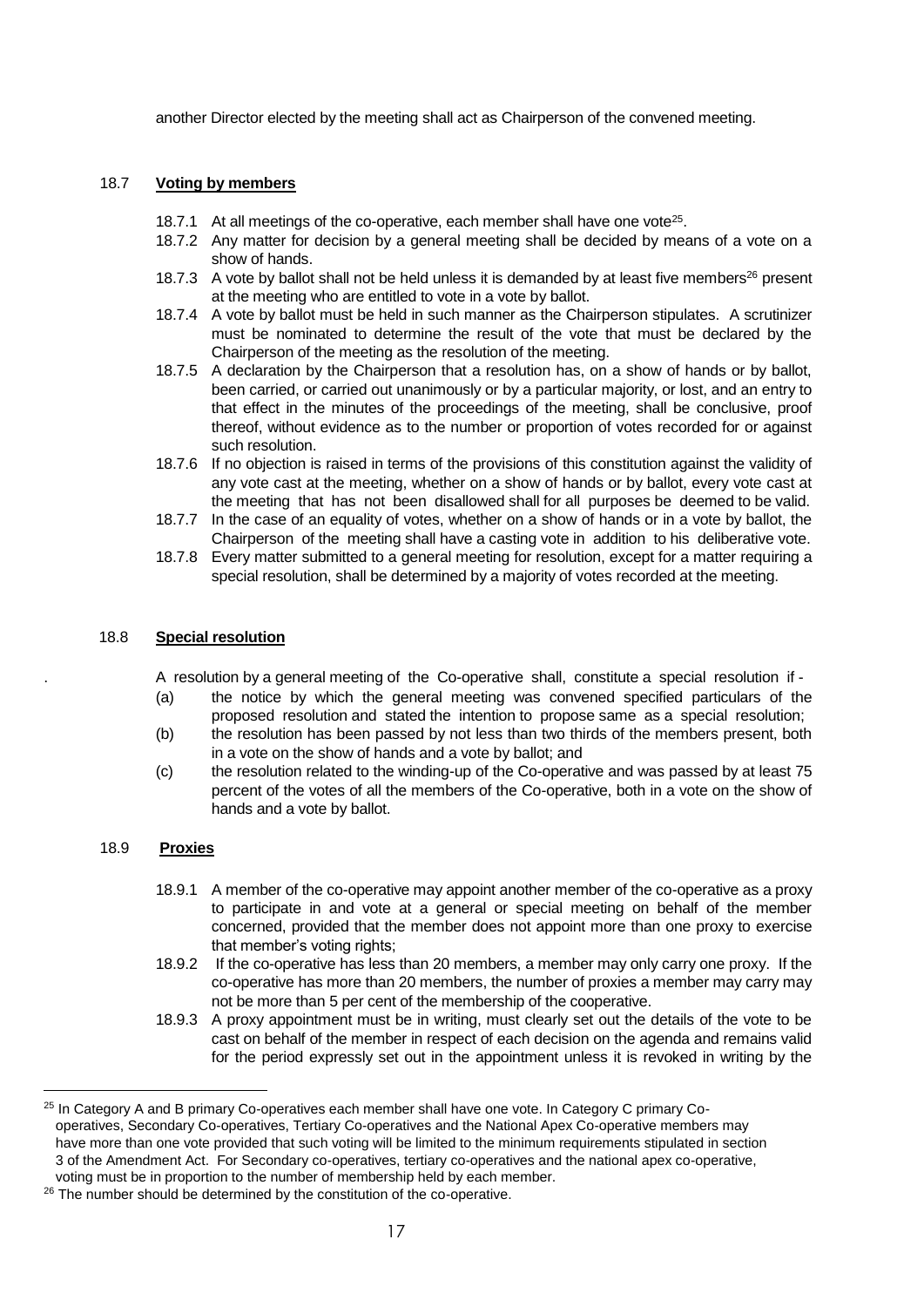member concerned prior to the meeting;

18.9.4 The number of votes by proxy during any general or special meeting may not exceed 25 per cent of the total membership of the co-operative.

# <span id="page-17-0"></span>**19. FINANCIAL MANAGEMENT**

#### 19.1 **Banking account**

- 19.1.1 The Co-operative must open a banking account in the name of the Co-operative in which all moneys received shall be deposited as soon as possible after receipt thereof.
- 19.1.2 Cheques drawn on the banking account shall be signed by one of the Directors and must be countersigned by the Secretary of the Board: Provided that a cheque shall not be signed and countersigned by the same person and that all officers who are authorized to sign or countersign cheques must furnish adequate security.

#### 19.2 **Financial year**

The financial year of the Co-operative shall end on the last day of February of each year.

#### 19.3 **Financial records**

- 19.3.1 The Co-operative must keep such accounting records as are necessary fairly to reflect the state of affairs and business of the Co-operative and to explain the transactions and financial position of the business of the Co-operative.
- 19.3.2 The accounting records shall be kept at the registered office of the Co-operative and shall be available at all times for examination by members and Directors for a period of five years after the end of the financial year to which they relate.

#### 19.4 **Annual financial statements**

- 19.4.1 An annual report<sup>27</sup>, independent reviewed<sup>28</sup> report or an audited report<sup>29</sup>, depending on the category of primary co-operative, of the affairs of the co-operative must be conducted annually in respect of each financial year in order to –
	- (a) ensure that financial statements are drawn up in conformity with generally accepted accounting practices;
	- (b) verify that the co-operative has maintained adequate records in accordance with the requirements of this constitution and the Act;
	- (c) report generally as to whether the assets and facilities of the co-operative are being properly managed and the operations of the co-operative are being conducted in accordance with co-operative principles; and
	- (d) report on any other matter the auditors are required to report on in terms the constitution.
- 19.4.2 The provisions of clause 19.4.1 are applicable to the annual financial statements of the Co-operative and its company subsidiaries.

## 19.5 **Surplus**

i<br>L

19.5.1 The surplus resulting from the operations of the Co-operative during any financial year

<sup>&</sup>lt;sup>27</sup> Category A primary co-operatives must submit annual reports.

<sup>&</sup>lt;sup>28</sup> Category B primary co-operatives must submit independently reviewed reports.

<sup>&</sup>lt;sup>29</sup> Category C primary co-operatives, secondary co-operatives, tertiary co-operatives and the national apex co-operative must submit audited reports.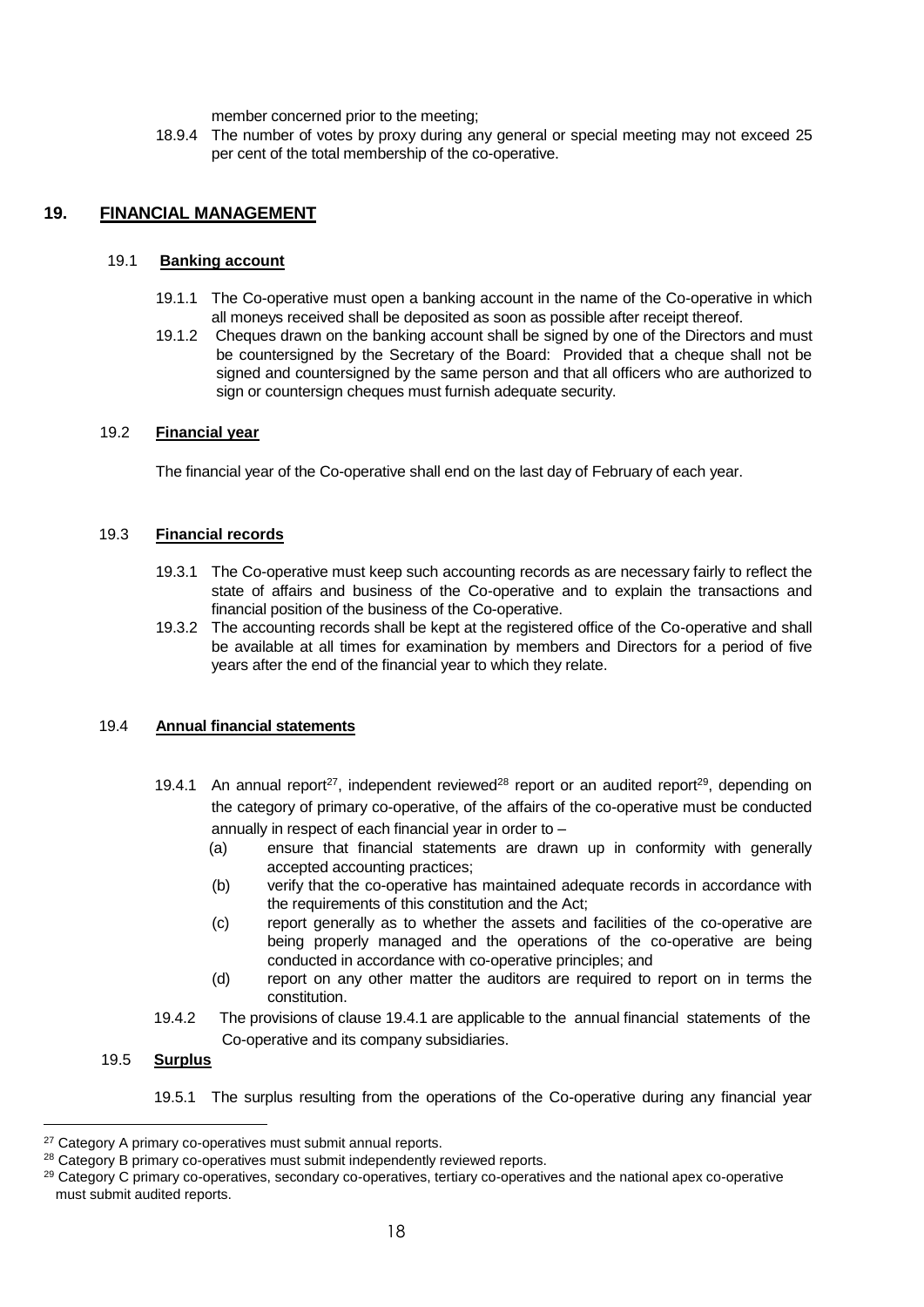shall, on the recommendation of the Board, be applied by resolution of the annual general meeting for that year: Provided that -

- (a) A percentage of the surplus, which must not be less than one per cent of the cooperatives net asset value as reflected in the most recent annual report, independently reviewed report, or audited report, depending on the category of primary co-operative.
- (b) The indivisible reserve is indivisible amongst members.
- (c) The records on the indivisible reserve must be separately recorded in the financial records of the co-operative.
- (d) The indivisible reserve may be only be used for the following:
	- (i) To sustain the co-operative during periods of financial crises;
	- (ii) To finance capital expenditure for the co-operative; and
	- (iii) To finance training and capacity building for the benefit of the members of the co-operative.
- (e) The co-operative must report fully on the use of all its reserves in its annual financial statements.

#### 19.6 **Payment of bonus**

- 19.6.1 The method for the allocation of bonuses as well as the actual payment of bonuses must be stipulated in the constitution of the co-operative.
- 19.6.2 Bonuses declared payable to members, does not earn interest from the co-operative.
- 19.6.3 Unclaimed bonuses must be transferred to a Deferred Bonus Payment fund.
- 19.6.4 Any bonus remaining unclaimed for a period of 3 (three) years from the date on which bonus was declared payable may, by resolution of the Board, be declared forfeit and added to the general reserve of the Co-operative.

#### 19.7 **Liquidation**

In case of liquidation the patronage proportion must be determined for either five years, which preceded the commencement of the winding-up of the Co-operative, or the period for which the Co-operative has existed, whichever period is the shorter.

# <span id="page-18-0"></span>**20. RECORD KEEPING BY CO-OPERATIVE AND ACCESS TO INFORMATION**

- 20.1 The co-operative must keep at its offices the following:
	- (a) Its constitution, including any amendments thereto.
	- (b) The minutes of general meetings in a Minute Book.
	- (c) The minutes of meetings of the board of directors and supervisory committee in a Minute Book.
	- (d) A list of members or register of members setting out-
		- (i) the name, identity number (if a natural person) or business registration number (if juristic person) and address of each member.
		- (ii) the date on which each member became a member.
		- (iii) if applicable, the date on which a person's membership was terminated and the reason for termination of membership.
		- (iv) the amount of any membership fees paid, the number of membership shares owned and the number and amount of member loans.
	- (e) A register of directors setting out-
		- (i) the name, address and identity number of each director, including former directors.
		- (ii) the date on which such directors became directors of the co-operative
		- (iii) the date on which such directors ceased to be directors and the reason why they are on longer directors of the co-operative.
		- [iv] the name and address of any other co-operative, company or close corporation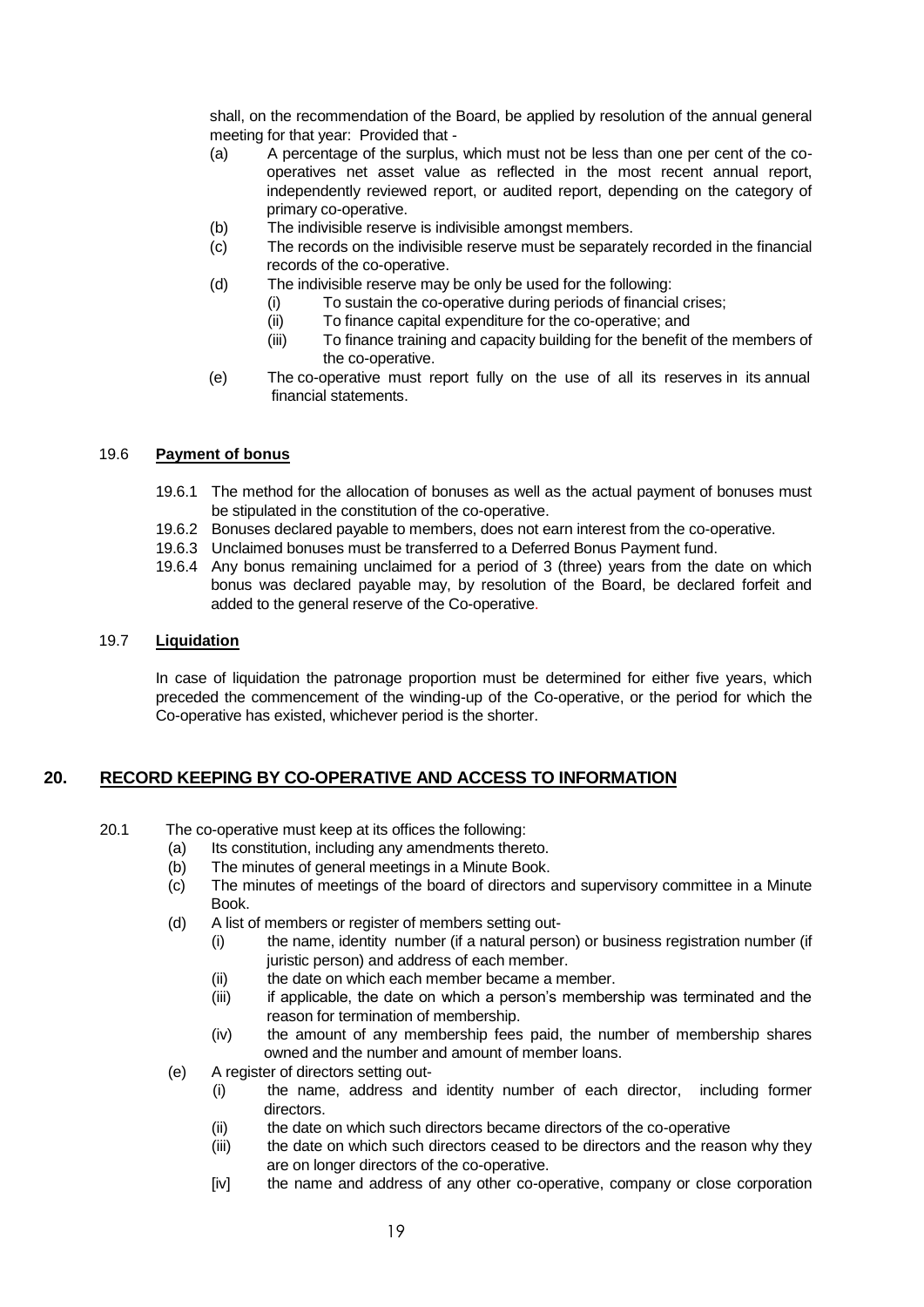where both present and former directors are, or were, directors or members.

- (f) A register of director's interest in contracts or undertakings.
- (g) Information on the nature and value of contributions made by each member to the cooperative.
- (h) Adequate accounting records, including records reflecting the transactions between each member and the co-operative for the purpose of calculating the patronage proportion.
- 20.2 The co-operative must retain its accounting and financial statements as records for a period of five years after the financial year to which they relate.
- 20.3 Members of the co-operative may examine the records referred to in clause 20.1 and 20.2 during normal business hours of the co-operative and may make copies thereof after payment of an agreed fee.
- 20.4 Subject to the Promotion of Access to Information Act, 2000, the board of directors may, for a reasonable period of time, refuse information relating to any commercial transaction of the co-operative if there are reasonable grounds to believe that the disclosure may be to the disadvantage of the co-operative.
- 20.5 Where the constitution of a co-operative provides for the establishment of a supervisory committee, the supervisory committee must determine whether the board of directors is entitled to withhold information in terms of clause 20.4.

# <span id="page-19-0"></span>**21. AMENDMENT OF CONSTITUTION**

#### 22.

The constitution of the Co-operative may be amended at annual general meetings or by special resolution only.

## **22. LIQUIDATION**

In case of liquidation the patronage proportion must be determined for either five years, which preceded the commencement of the winding-up of the Co-operative, or the period for which the Co-operative has existed, whichever period is the shorter.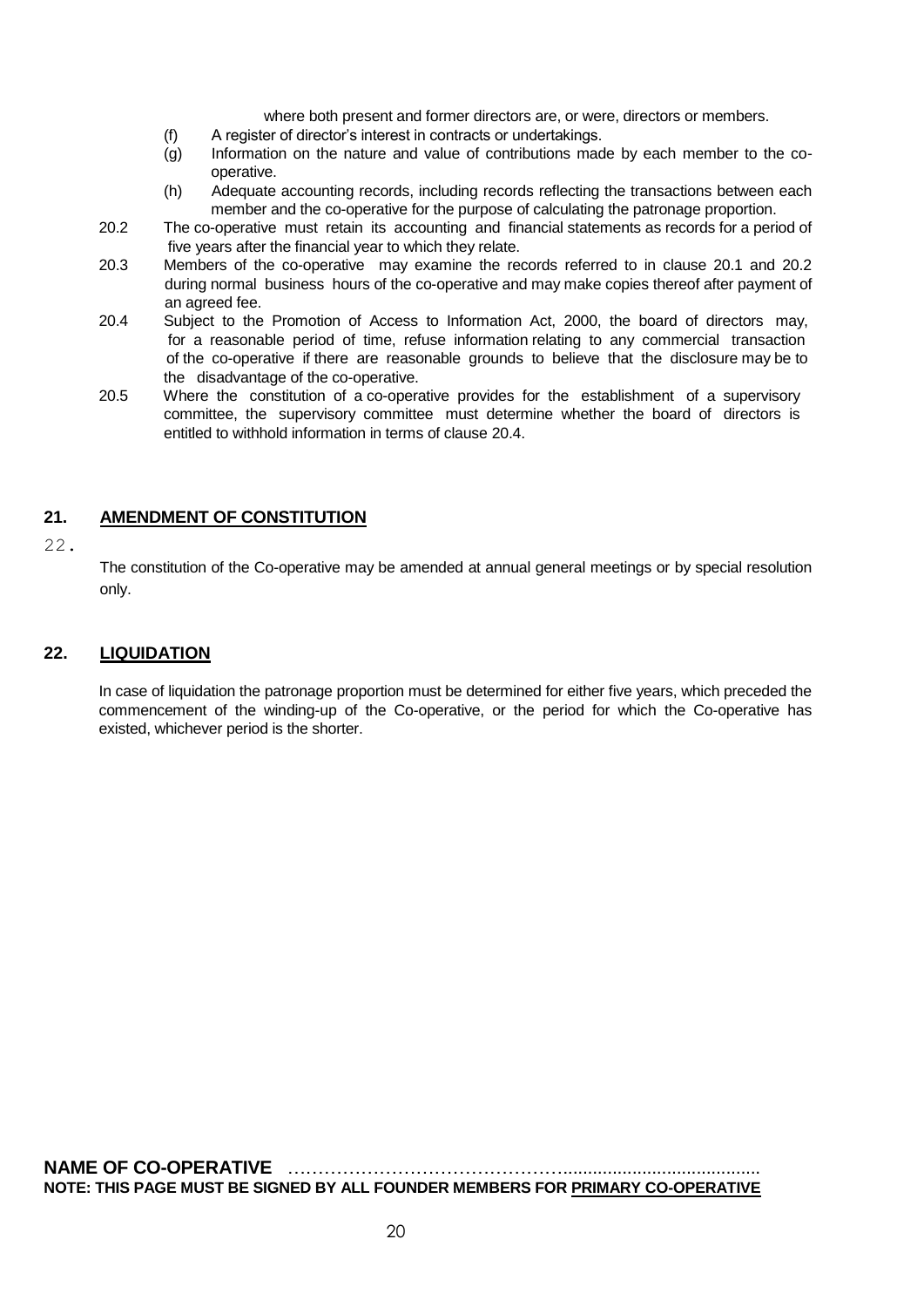| FULL FORENAMES, SURNAME AND<br><b>IDENTITY NUMBER OF FOUNDER MEMBER</b><br>(PRIMARY CO-OP) | PHYSICAL AND POSTAL ADDRESS OF<br><b>FOUDER MEMBER(PRIMARY CO-OP)</b> |
|--------------------------------------------------------------------------------------------|-----------------------------------------------------------------------|
|                                                                                            |                                                                       |
|                                                                                            |                                                                       |
|                                                                                            |                                                                       |
|                                                                                            |                                                                       |
|                                                                                            |                                                                       |
|                                                                                            |                                                                       |
|                                                                                            |                                                                       |
|                                                                                            |                                                                       |
|                                                                                            |                                                                       |
|                                                                                            |                                                                       |
|                                                                                            |                                                                       |
|                                                                                            |                                                                       |
|                                                                                            |                                                                       |
|                                                                                            |                                                                       |
|                                                                                            |                                                                       |
|                                                                                            |                                                                       |
|                                                                                            |                                                                       |
|                                                                                            |                                                                       |
|                                                                                            |                                                                       |
|                                                                                            |                                                                       |
|                                                                                            |                                                                       |
|                                                                                            |                                                                       |
|                                                                                            |                                                                       |
|                                                                                            |                                                                       |
|                                                                                            |                                                                       |
|                                                                                            |                                                                       |
|                                                                                            |                                                                       |
|                                                                                            |                                                                       |
|                                                                                            |                                                                       |
|                                                                                            |                                                                       |

NAME OF CO-OPERATIVE ACCONOMIC DESCRIPTION OF SALE FOR THE PAGE MUST BE SIGNED BY ALL FOUNDER MEMBERS FOR PRIMARY CO-OPERATIVE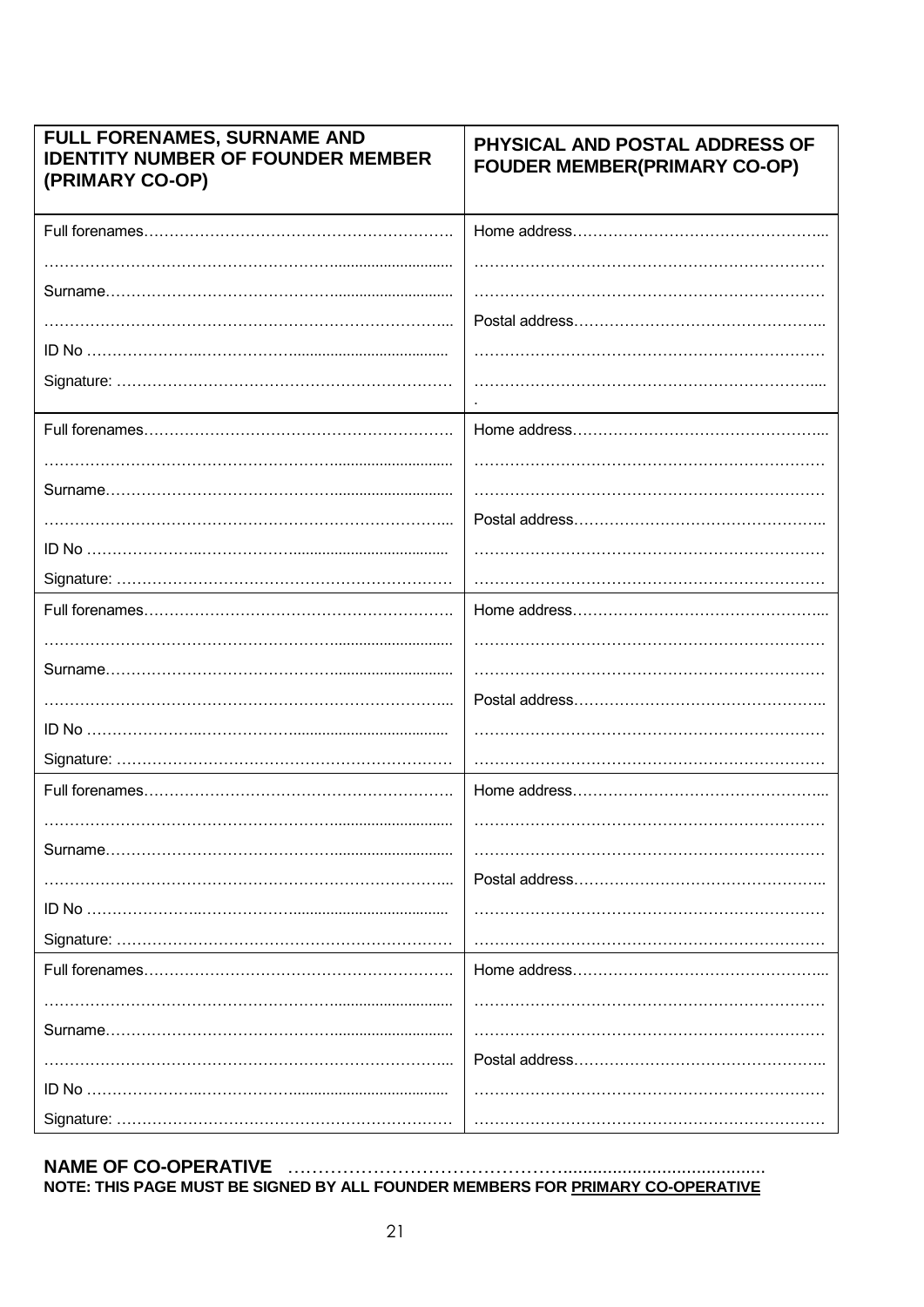| FULL FORENAMES, SURNAME AND IDENTITY<br>NUMBER OF FOUNDER MEMBER (PRIMARY CO-OP) | PHYSICAL AND POSTAL ADDRESS OF FOUDER<br><b>MEMBER (PRIMARY CO-OP)</b> |
|----------------------------------------------------------------------------------|------------------------------------------------------------------------|
|                                                                                  |                                                                        |
|                                                                                  |                                                                        |
|                                                                                  |                                                                        |
|                                                                                  |                                                                        |
|                                                                                  |                                                                        |
|                                                                                  |                                                                        |
|                                                                                  |                                                                        |
|                                                                                  |                                                                        |
|                                                                                  |                                                                        |
|                                                                                  |                                                                        |
|                                                                                  |                                                                        |
|                                                                                  |                                                                        |
|                                                                                  |                                                                        |
|                                                                                  |                                                                        |
|                                                                                  |                                                                        |
|                                                                                  |                                                                        |
|                                                                                  |                                                                        |
|                                                                                  |                                                                        |
|                                                                                  |                                                                        |
|                                                                                  |                                                                        |
| Surname                                                                          |                                                                        |
|                                                                                  |                                                                        |
|                                                                                  |                                                                        |
|                                                                                  |                                                                        |
|                                                                                  |                                                                        |
|                                                                                  |                                                                        |
|                                                                                  |                                                                        |
|                                                                                  |                                                                        |
|                                                                                  |                                                                        |
|                                                                                  |                                                                        |

# NAME OF CO-OPERATIVE ACCORDING ACCORDING TO A CONTROL CONTROL CONTROL CONTROL CONTROL CONTROL CONTROL CONTROL CONTROL CONTROL CONTROL CONTROL CONTROL CONTROL CONTROL CONTROL CONTROL CONTROL CONTROL CONTROL CONTROL CONTROL

NOTE: THIS PAGE MUST BE SIGNED BY ALL FOUNDER MEMBERS FOR SECONDARY CO-OPERATIVES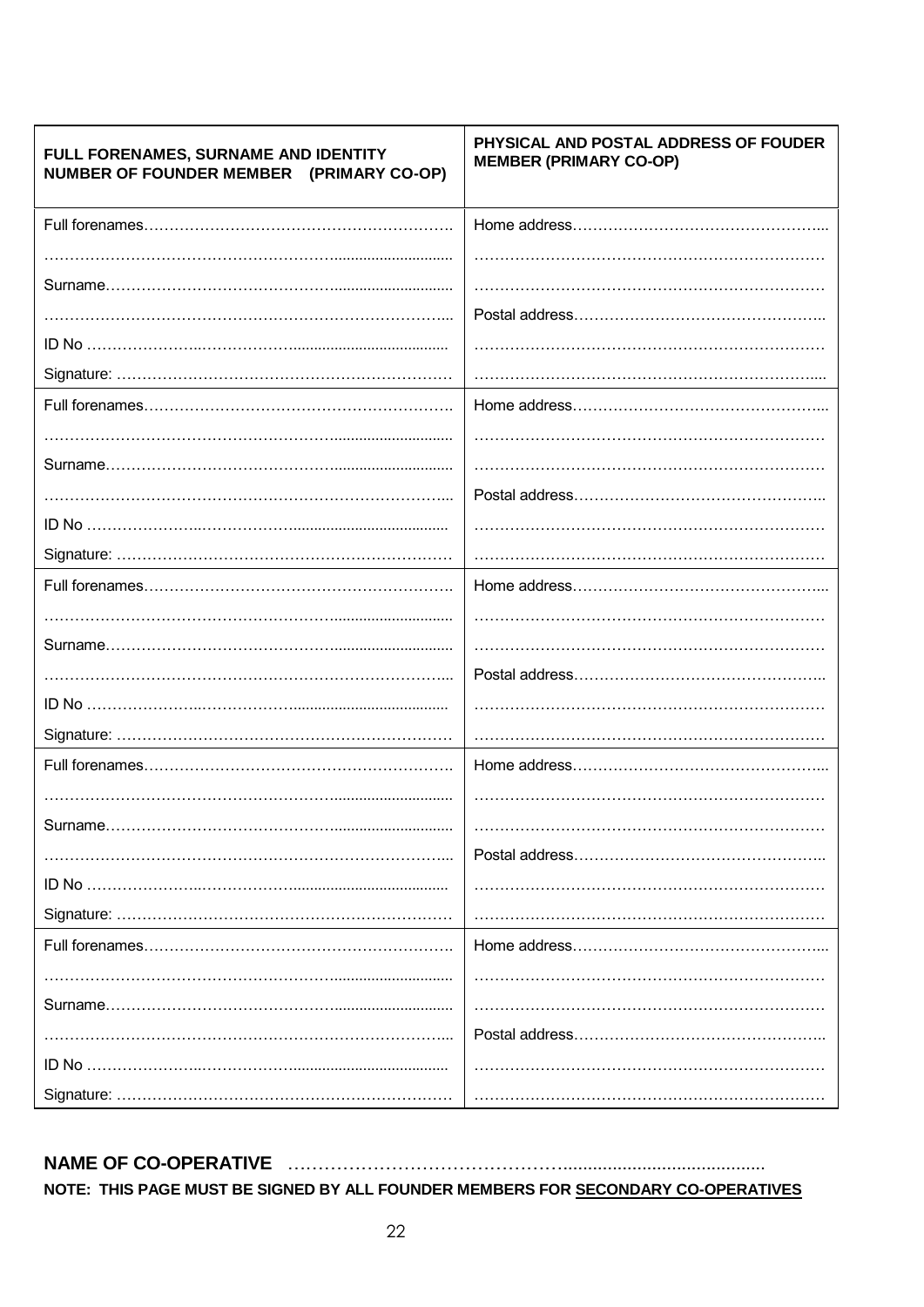| FULL FORENAMES, SURNAME, IDENTITY NUMBER OF<br>REPRESENTATIVE OF FOUNDER CO-OPERATIVE<br>MEMBER- | PHYSICAL AND POSTAL ADDRESS OF FOUDER<br><b>MEMBER(PRIMARY CO-OP)</b>        |
|--------------------------------------------------------------------------------------------------|------------------------------------------------------------------------------|
| <b>NAME AND REG. NO.</b><br>(PRIMARY CO-OPERATIVE)                                               | PHYSICALAND POSTAL ADDRESS OF FOUDER<br><b>MEMBER (PRIMARY CO-OPERATIVE)</b> |
|                                                                                                  | Business address of primary co-                                              |
|                                                                                                  |                                                                              |
|                                                                                                  |                                                                              |
| Full forenames and surname of representative person:                                             |                                                                              |
|                                                                                                  |                                                                              |
|                                                                                                  | Postal address of primary co-                                                |
|                                                                                                  |                                                                              |
|                                                                                                  |                                                                              |
|                                                                                                  |                                                                              |
|                                                                                                  | Business address of primary co-                                              |
|                                                                                                  |                                                                              |
|                                                                                                  |                                                                              |
| Full forenames and surname of representative person:                                             |                                                                              |
|                                                                                                  |                                                                              |
|                                                                                                  | Postal address of primary co-                                                |
|                                                                                                  |                                                                              |
|                                                                                                  |                                                                              |
|                                                                                                  |                                                                              |
|                                                                                                  | Business address of primary co-                                              |
|                                                                                                  |                                                                              |
|                                                                                                  |                                                                              |
|                                                                                                  |                                                                              |
| Full forenames and surname of representative person:                                             |                                                                              |
|                                                                                                  |                                                                              |
|                                                                                                  | Postal address of primary co-                                                |
|                                                                                                  |                                                                              |
|                                                                                                  |                                                                              |
|                                                                                                  |                                                                              |

**NAME OF CO-OPERATIVE** ……………………………………….........................................

**NOTE: THIS PAGE MUST BE SIGNED BY ALL FOUNDER MEMBERS FOR SECONDARY CO-OPERATIVES**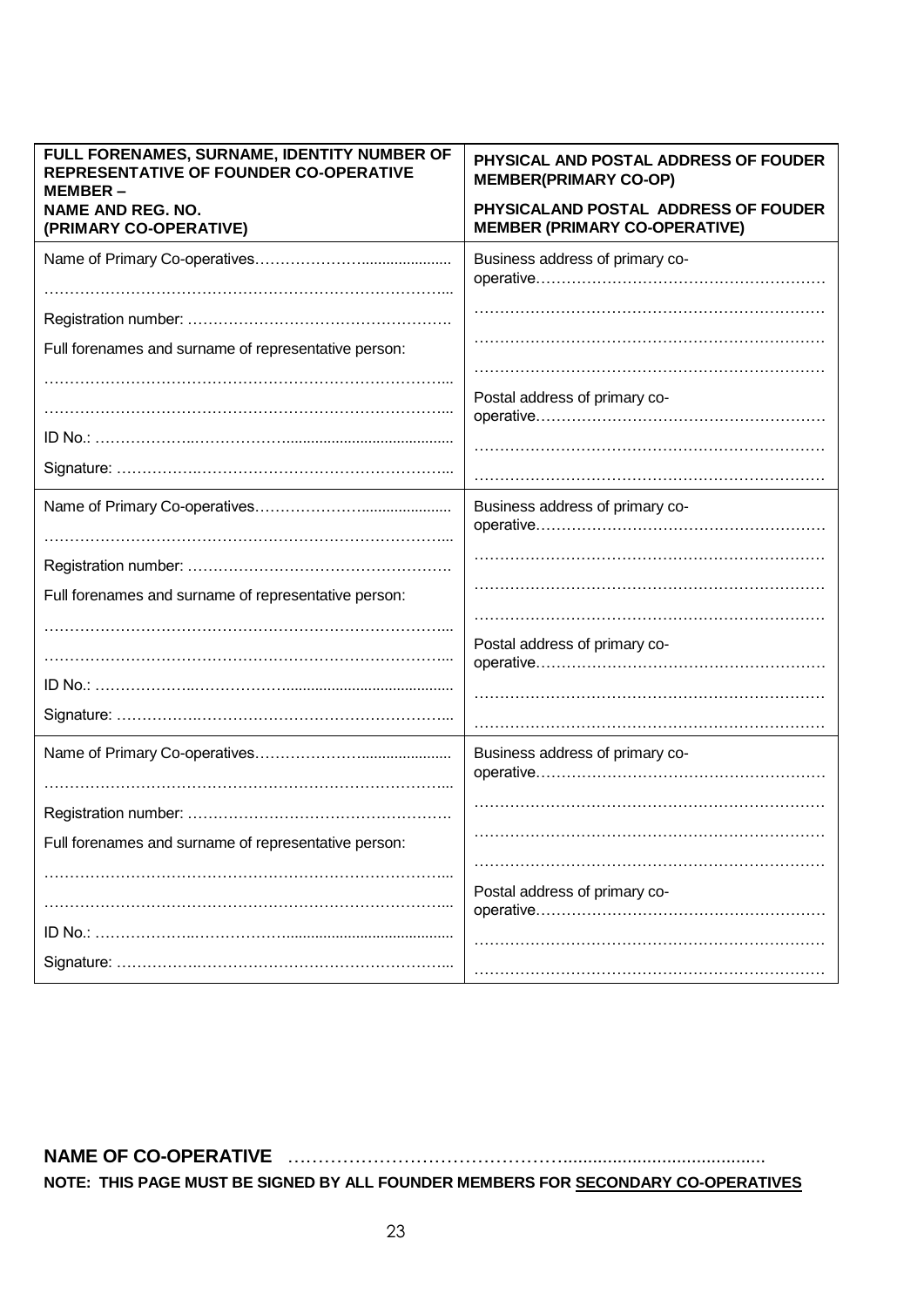| FULL FORENAMES, SURNAME, IDENTITY NUMBER OF<br>REPRESENTATIVE OF FOUNDER CO-OPERATIVE<br>MEMBER – | PHYSICAL AND POSTAL ADDRESS OF FOUDER<br><b>MEMBER(PRIMARY CO-OP)</b>        |
|---------------------------------------------------------------------------------------------------|------------------------------------------------------------------------------|
| <b>NAME AND REG. NO.</b><br>(PRIMARY CO-OPERATIVE)                                                | PHYSICALAND POSTAL ADDRESS OF FOUDER<br><b>MEMBER (PRIMARY CO-OPERATIVE)</b> |
|                                                                                                   | Business address of primary co-                                              |
|                                                                                                   |                                                                              |
| Full forenames and surname of representative person:                                              |                                                                              |
|                                                                                                   | Postal address of primary co-                                                |
|                                                                                                   |                                                                              |
|                                                                                                   |                                                                              |
|                                                                                                   | Business address of primary co-                                              |
|                                                                                                   |                                                                              |
|                                                                                                   |                                                                              |
| Full forenames and surname of representative person:                                              |                                                                              |
|                                                                                                   |                                                                              |
|                                                                                                   | Postal address of primary co-                                                |
|                                                                                                   |                                                                              |
|                                                                                                   |                                                                              |
|                                                                                                   |                                                                              |
|                                                                                                   | Business address of primary co-                                              |
|                                                                                                   |                                                                              |
|                                                                                                   |                                                                              |
| Full forenames and surname of representative person:                                              |                                                                              |
|                                                                                                   |                                                                              |
|                                                                                                   | Postal address of primary co-                                                |
|                                                                                                   |                                                                              |
|                                                                                                   |                                                                              |
|                                                                                                   |                                                                              |

# **NAME OF CO-OPERATIVE** …………………………………………………………………...

**NOTE: THIS PAGE MUST BE SIGNED BY ALL FOUNDER MEMBERS FOR TERTIARY CO-OPERATIVES.**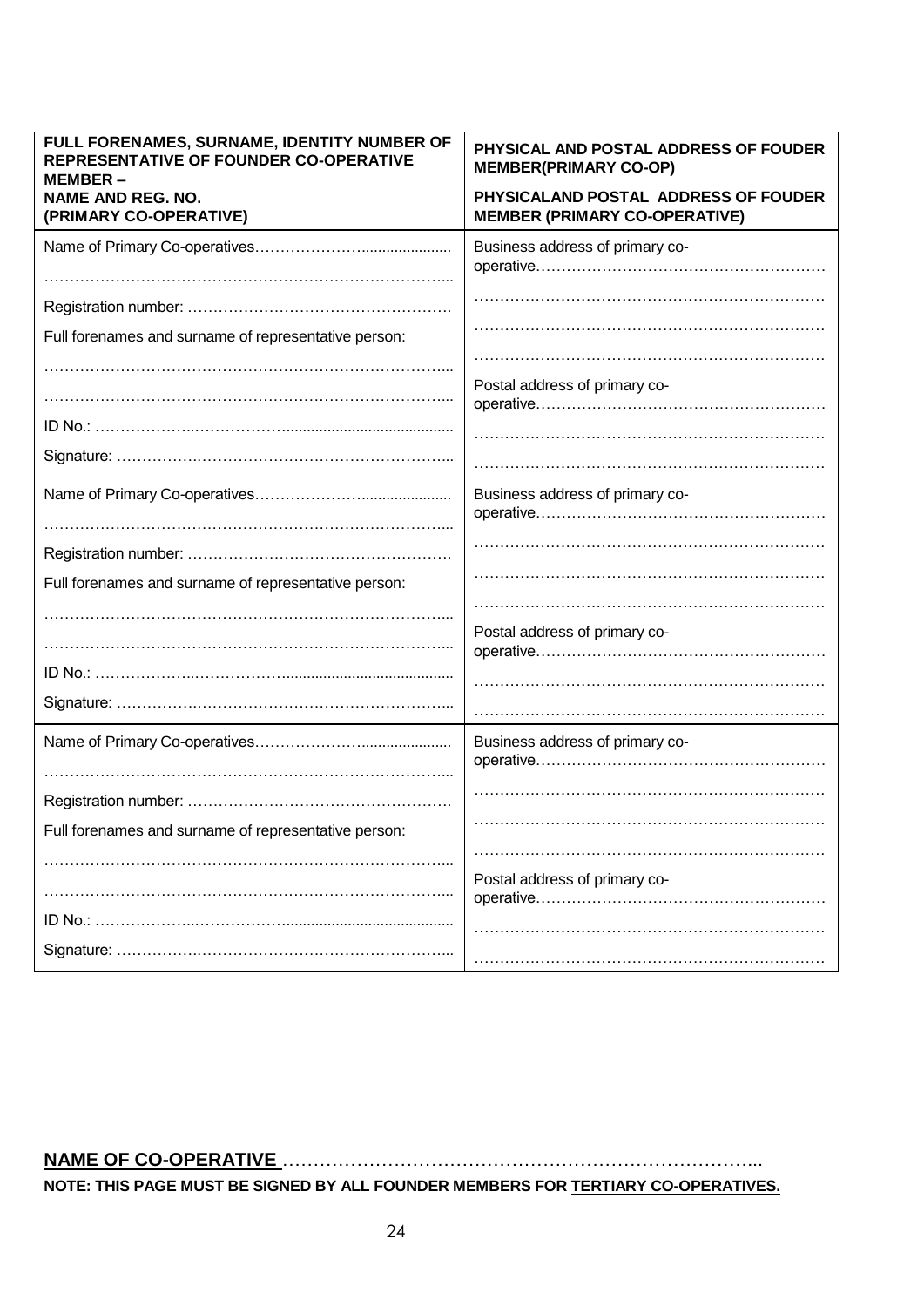| FULL FORENAMES, SURNAME, IDENTITY NUMBER OF<br><b>REPRESENTATIVE OF FOUNDER CO-OPERATIVE</b><br>MEMBER – | PHYSICAL AND POSTAL ADDRESS OF FOUDER<br><b>MEMBER(SECONDARY CO-OP)</b>        |
|----------------------------------------------------------------------------------------------------------|--------------------------------------------------------------------------------|
| <b>NAME AND REG. NO.</b><br>(SECONDARY CO-OPERATIVE)                                                     | PHYSICALAND POSTAL ADDRESS OF FOUDER<br><b>MEMBER (SECONDARY CO-OPERATIVE)</b> |
|                                                                                                          | Business address of secondary co-operative                                     |
|                                                                                                          |                                                                                |
|                                                                                                          |                                                                                |
| Full forenames and surname of representative person                                                      |                                                                                |
|                                                                                                          | Postal address of secondary co-operative                                       |
|                                                                                                          |                                                                                |
|                                                                                                          |                                                                                |
|                                                                                                          |                                                                                |
|                                                                                                          |                                                                                |
|                                                                                                          | Business address of secondary co-operative                                     |
|                                                                                                          |                                                                                |
|                                                                                                          |                                                                                |
| Full forenames and surname of representative person                                                      |                                                                                |
|                                                                                                          | Postal address of secondary co-operative                                       |
|                                                                                                          |                                                                                |
|                                                                                                          |                                                                                |
|                                                                                                          |                                                                                |
|                                                                                                          |                                                                                |
|                                                                                                          | Business address of secondary co-operative                                     |
|                                                                                                          |                                                                                |
|                                                                                                          |                                                                                |
|                                                                                                          |                                                                                |
| Full forenames and surname of representative person                                                      |                                                                                |
|                                                                                                          | Postal address of secondary co-operative                                       |
|                                                                                                          |                                                                                |
|                                                                                                          |                                                                                |
|                                                                                                          |                                                                                |
|                                                                                                          |                                                                                |

# **NAME OF CO-OPERATIVE** …………………………………………………………………...

**NOTE: THIS PAGE MUST BE SIGNED BY ALL FOUNDER MEMBERS FOR TERTIARY CO-OPERATIVES.**